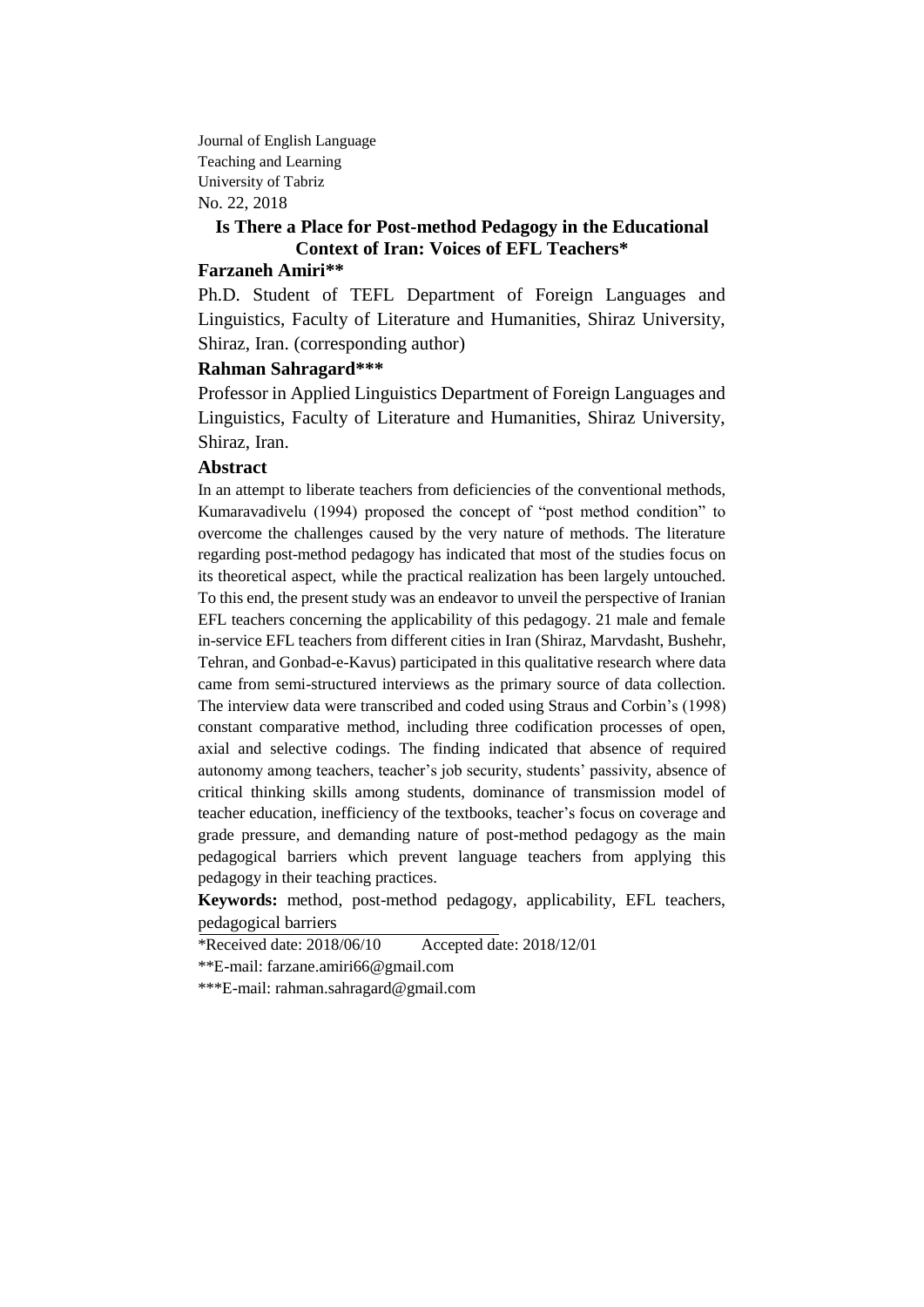### **INTRODUCTION**

Since the last two decades, language teaching profession has undergone a dramatic shift in its orientation. Among the conceptual shifts which have received much attention is the beginning of the anti-method movement in the 1980s (Allwright, 1991; Pennycook, 1989; Prabhu, 1990) and the emergence of the post-method debate (Kumaravadivelu, 1994). After the successive rise and fall of series of methods in the midtwentieth century, ELT practitioners came to realize that no single method can be regarded as the optimal framework to guarantee success in teaching a foreign language as it had long seemed to be (Prabhu, 1990). More specifically, as indicated by Allwright (1991), not all methods were highly appreciated and adopted by English teachers due to the difficulty in use, requirement of special training and lacking practical guidelines and applications. McMorrow (2007) argued that methods drawn from one specific context will not be useful elsewhere which has its own peculiarities. Confronted with complexities of language teaching and learning, teachers have understood that no single perspective on language would guide them in their daily teaching practices. In fact, the concept of method was harshly criticized in the 1990s and the profession took a critical stance with regard to the nature and scope of the method. Scholars such as Pennycook (1989), Prabhu (1990) and Stern (1992) criticized language teachers for the uncritical acceptance of untested methods and warned them against the concept of method itself (Kumaravadivelu, 2006).

The post-method condition is characterized by leaving methodological arguments to teach effectively by considering the practitioner's views and roles in teaching language materials. According to the ideological bases of this pedagogy, instead of following a specific method, language teachers must find the most appropriate strategies and techniques to enrich their teaching repertoire (Kumaravadivelu, 1994) by assuming learners to be partners in a cooperative venture who are directed toward the enrichment of their learning potentials (Kumaravadivelu, 2001). It is a practice-driven construct that question the traditional conceptualization of teachers as a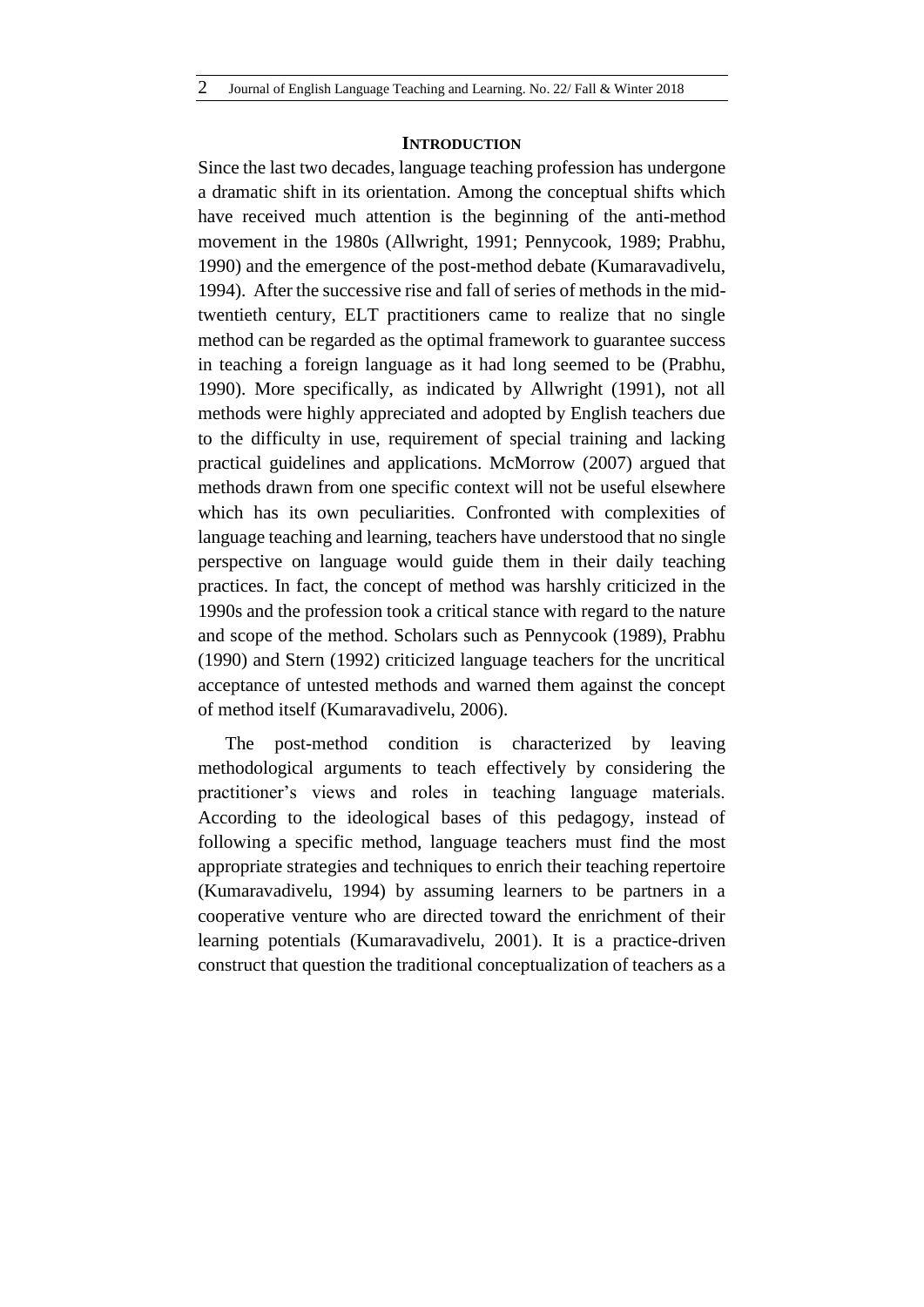channel of received knowledge (Kumaravadivelu, 1994, 2003) and stands in remarkable contrast to the traditional view of teacher education in which "teachers are regarded as the passive recipient of transmitted knowledge" (Crandall, 2000, P. 35). As indicated by Widdowson (1990), in this era "it is the teachers who have to act as mediators between theory and practice, between the dominance of disciplinary research and pedagogy" (p.22). On the other hand, according to the general perceptions of this era, teacher educators are granted with the responsibility to play the role of transformative agents who consider issues of teacher's identity, self, sense of agency and subjectivity to help language instructors play the role of reflective practitioner, capable of coping with challenges of language classroom. Therefore, teaching is not conceived as a craft as it was traditionally and is more related to a dynamic movement which considered teachers as a proactive agent of change (Kumaravadivelu, 2006).

Contrary to this traditional belief, Kumaravadivelu (2006) maintained that the post-method pedagogy recognizes teachers' way of teaching and autonomous decision making within the constraint of their academic and administrative environments. In this perspective, teachers are viewed as active agents who can generate new knowledge and contribute to the higher quality of teaching in the classroom. That is, teachers' knowledge, viewpoints, and experiences in creating their own language theories are greatly valued and it is the teacher who comes to the center of language learning and teaching process. Hence there is a move toward a more bottom-up, process-oriented conceptions of teaching instead of a top-down, product-oriented one (Crandall, 2000).

Kumaravadivelu (2001) believed that the post-method pedagogy is build upon three interrelated parameters. He argued that post-method pedagogy must facilitate the creation of context-sensitive teaching practices based on an awareness of social, political, linguistic and cultural particularities and disagreed with the unquestionable application of professional knowledge that produced predetermined goals and objectives (parameter of *particularity*). In addition, his pedagogy refined the debilitating relationship between theorists and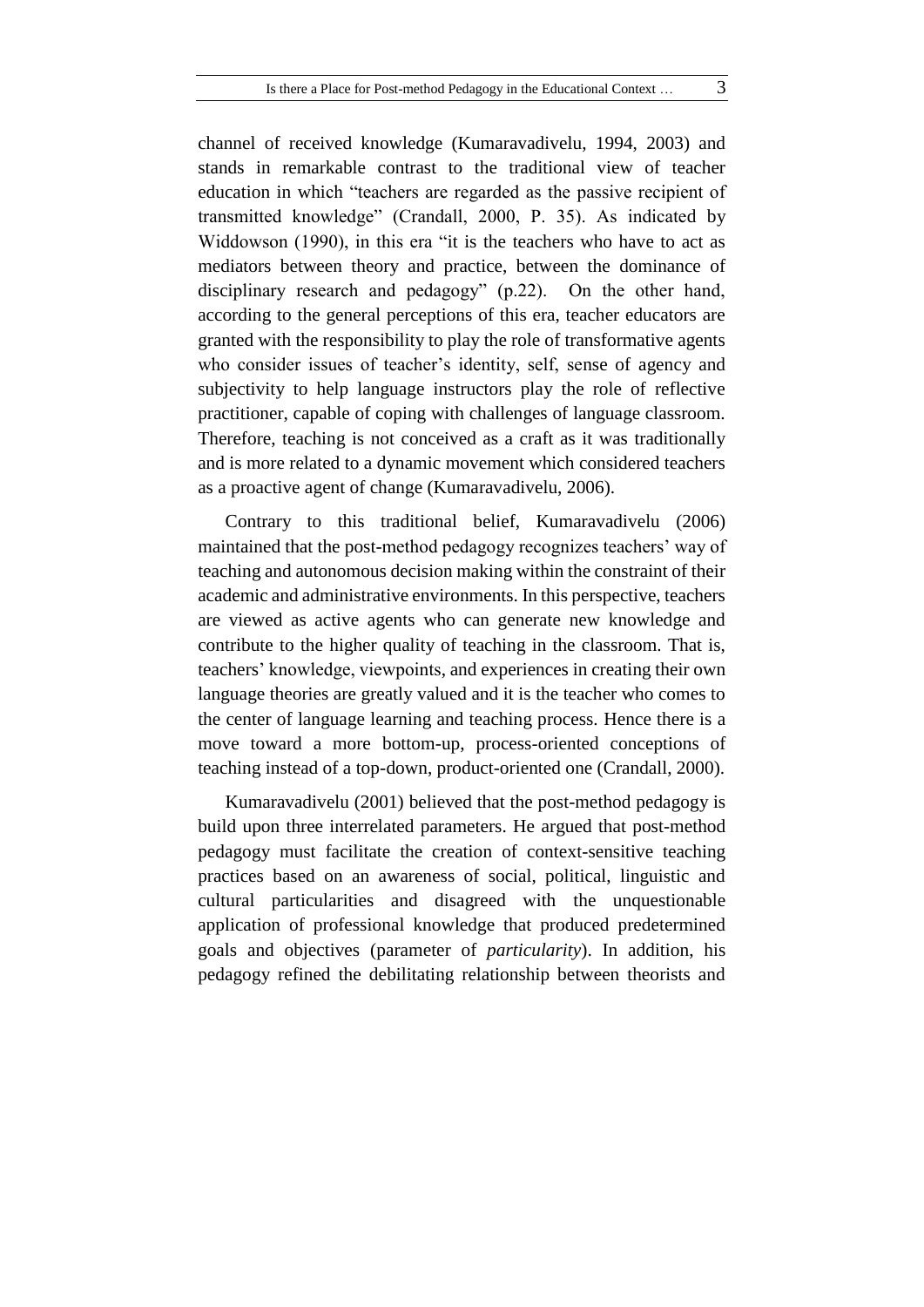practitioners by encouraging the latter to construct their own theory of teaching to diminish the borders between "professional theories" and "personal theories" (parameter of *practicality*). Finally, it sensitized teachers to the prevailing realities that exist in educational settings by tapping their sociopolitical consciousness so that they shape and reshape their personal and social identity (parameter of *possibility*). Kumaravadivelu (2001) mentioned that "the boundaries of the particular, the practical and the possible are inevitably blurred. They interweave and interact with each other in a synergistic relationship in which the whole is greater than the sum of its parts" (p.545).

The aim of the present study is to recognize and understand the status and practicality of post-method perspective from the viewpoints of Iranian EFL teachers. This is done by shedding light on the current stance of ELT in Iran to explore the extent to which there exist willingness and conformity to the principles of post-method pedagogy. Since teachers' experiences are regarded as an invaluable source, it is important to understand how they are enabled to practice English language teaching that is compatible to the instructions that are practiced within the discourse of post-method pedagogy. That is, teachers' perspectives regarding the post-method and its practicality have definitely much to offer to those who are in a position of making decisions regarding English language policies in Iran.

Furthermore, although a number of studies on post-method pedagogy have been carried out in the Iranian context, the theoretical aspect of this pedagogy has been the focus of the main body of research that are conducted and much of these writings, though insightful, provide information on the philosophical and theoretical underpinning of post-method pedagogy without taking into account its actual realization and implementation in an EFL context like Iran. In other words, most of the research in the realm of post-method pedagogy has been mainly devoted to its theoretical bases while reviewing the available and relevant literature unfolds the fact that previous studies have reflected limited scopes and pursued restricted objectives. Since the current status of post-method in EFL contexts is considered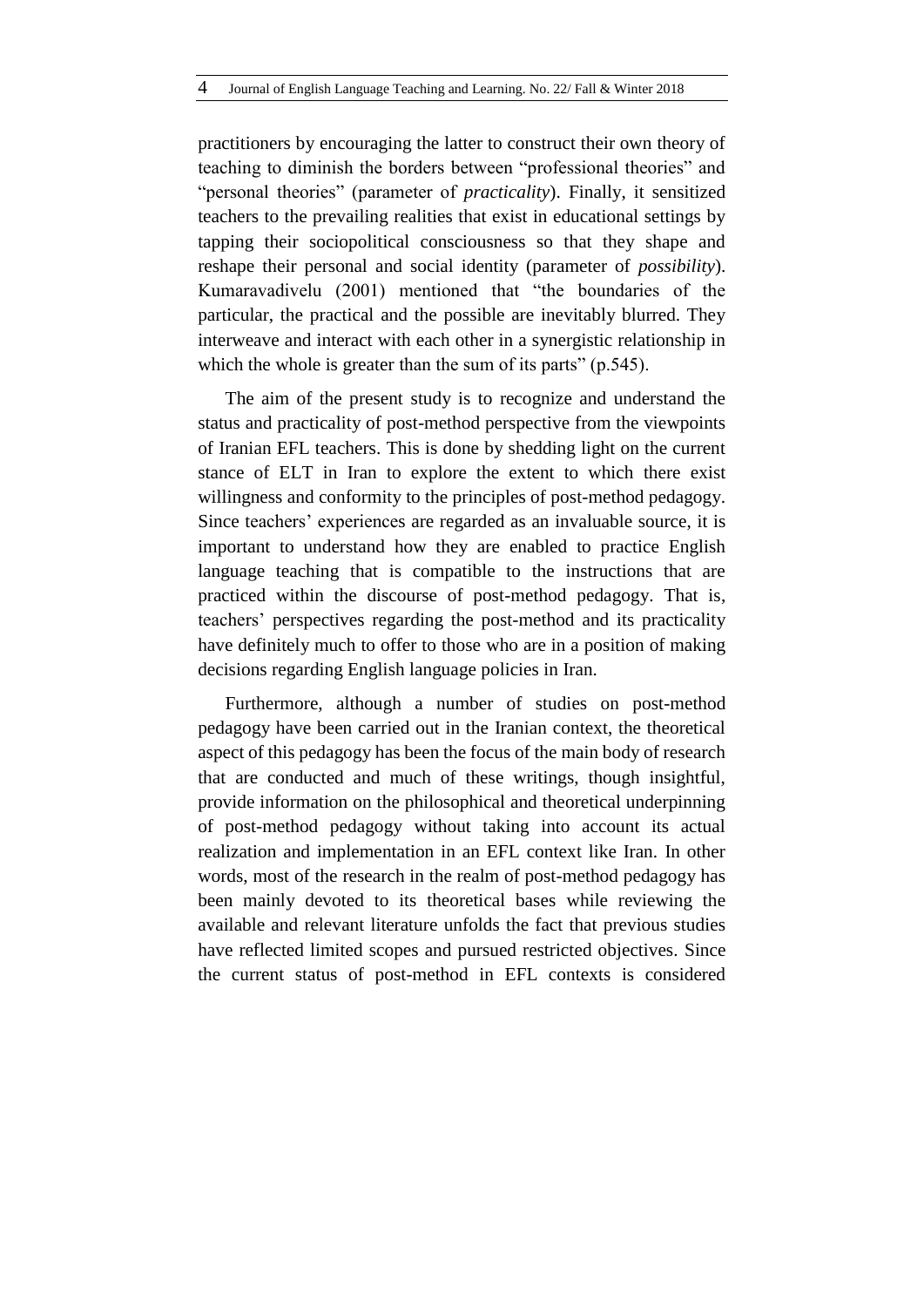controversial by many researchers (Fahim & Pishghadam, 2009; Gholami & Mirzaei, 2013; Pishghadam & Mirzaee, 2008), there is an obvious need for more research on this issue. Therefore, to address this gap, the present study is an attempt to delve into the practical aspect of post-method pedagogy to see the extent to which it can be actualized in the EFL pedagogical context of Iran. In other words, the study tries to probe deeply into ELT context of Iran to identify and analyze the concerns, challenges, and impediments faced by instructors in applying the principles of this pedagogy in their classroom context. As such, the study sought to answer the following research question:

What are the impeding factors in the implementation of postmethod pedagogy from Iranian EFL teachers' point of view?

#### **Literature Review**

Over the last few decades, a large body of research has been devoted to post-method pedagogy in language teaching in which some were fore and some were against the general perceptions of this era. Some of the prior studies concentrated on the perceptions of English language teachers about post-method pedagogy. Advocating the general conceptions of this era, Saengboon (2013) solicited Thai EFL university lectures' opinions concerning post-method pedagogy by means of semistructured interview and concluded that although the participants did not directly address post-method strategies, their response patterns signified a high level of understanding of post-method ideologies. In another study, Zeng (2012) conducted a study to explore Chinese novice EFL teachers' conceptions of post-method. In contrast to the previous study, the results of his study suggested that teachers are greatly influenced by exam-oriented education and lack the required knowledge to implement post-method in their classrooms. Similarly, Tekin (2013) investigated novice English teachers' views regarding post-method pedagogy in Turkish EFL context. He interviewed 11 teachers and found out that their knowledge of post-method pedagogy and its realization are very limited. Some of the participants related post-method pedagogy with eclecticism, while the others admitted that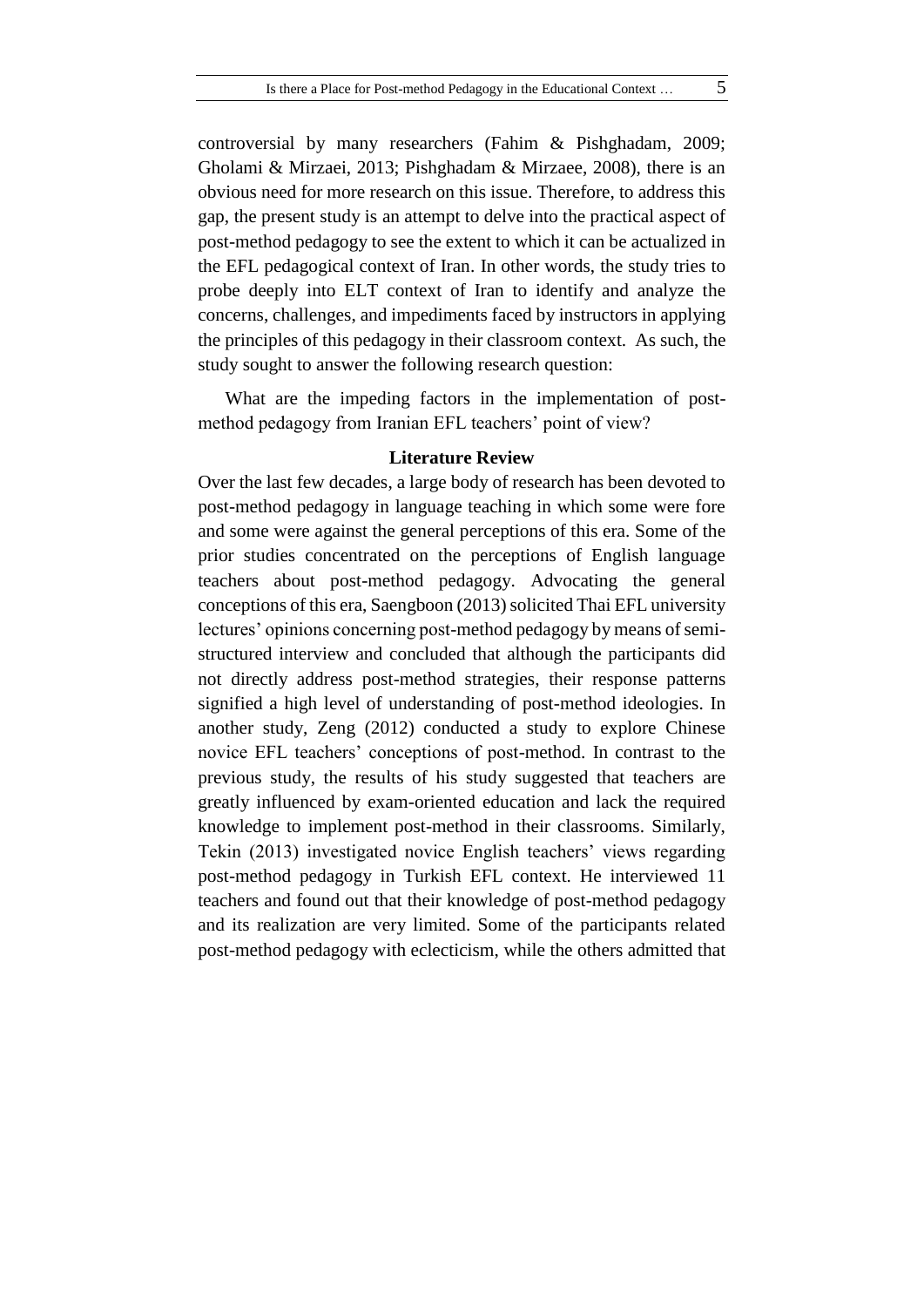it was the first time they had heard of this pedagogy as part of ELT concepts.

Recently, an accumulated interest on post-method condition has been observed in the Iranian mainstream educational setting as well. As an example, Hazratzad and Gheitanchian (2009) selected 594 Iranian EFL teachers to explore any probable relationship between teachers' attitude toward post-method pedagogy and their students' achievements. The obtained result revealed that the teachers had different attitudes towards a dominant method of language teaching and no significant correlation was found to exist between the two variables. In another study, Iranian EFL teachers' understanding of English language teaching in the post-method era was investigated by Gholami and Mirzaei (2013). 162 language teachers took part in their survey and answered three open-ended questions. The results suggested that despite their positive attitude toward developing post-method pedagogy, Iranian teachers are rather pessimistic about its realization in case the obstacles are not removed. Aboulalaei, Poursalehi, and Hadidi (2016) conducted a study to explore the correlation between the field of study taught and teachers' attitudes towards the post-method strategies. 131 English teachers from an English language institutes in Tabriz, Iran participated in the study and were surveyed by means of a questionnaire. Half of the selected EFL teachers did not have Englishrelated university degree while the other half hold English academic degrees. No significant relationship was found between the two variables and it was revealed that both groups of teachers held similar ideas toward post-method pedagogy and believed that awareness of such strategies can play an important role in their teaching.

### **Method**

This study employed a qualitative approach and used techniques based on grounded theory to study the obstacles on the way of practical realization of post-method pedagogy in EFL context of Iran. In a grounded theory approach, "a researcher does not begin a project with a preconceived theory in mind. Rather, the researcher begins with an area of study and allows the theory to emerge from the data" (Strauss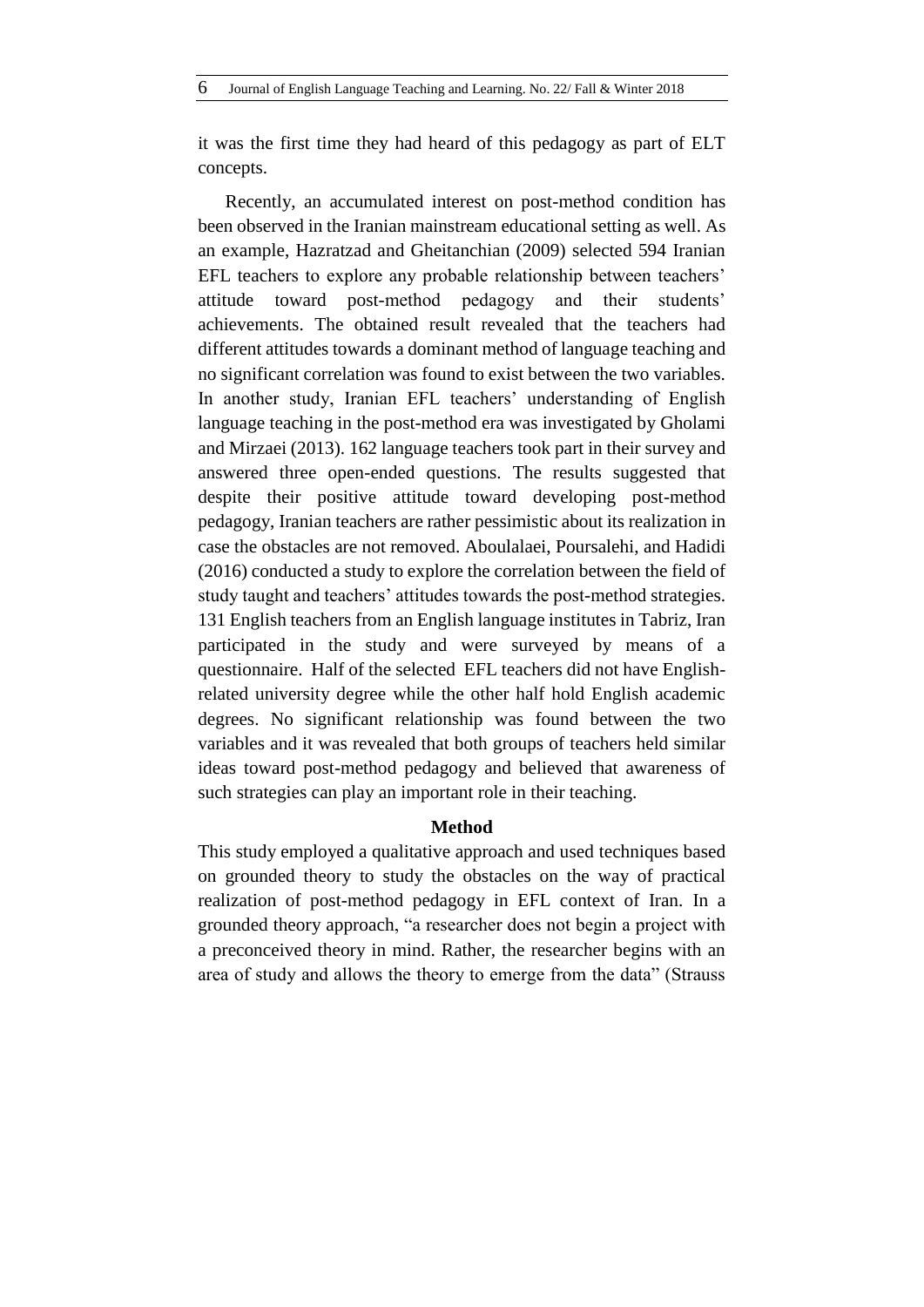& Corbin, 1988, p. 12). According to Ary, Jacobs, and Sorenson (2010), this approach focuses on peoples' experiences to build a theory "from the bottom up" inductively.

#### **Participants**

21 high school in-service English instructors from different cities of Iran (Shiraz, Marvdasht, Bushehr, Tehran, Gonbad-e Kavus) constituted the sample of the current study. The teachers had, at least, 7 years of teaching experience and aged between 29 to 56 years. 14 of them were B.A. holder of TEFL, 6 held M.A. in TEFL and one was a Ph.D. candidate of TEFL. Of the participants, 9 were male and 12 were female who were selected based on the qualities of purposive sampling. According to Ary et al. (2010), this type of sampling involves homogenous selection of cases based on the specific purpose who are judged to be representative of the population.

### **Instrument**

Due to its interactive nature, the interview is one of the most powerful instruments among data collection methods (Best & Kahn, 1998). In contrast to the amount of information obtained from quantitative methods, the interview can delve into individuals' experiences and beliefs towards different issues and provide a richer understanding of the specified social phenomenon (Silverman, 2000). Since structured interviews consist of rigorous sets of questions that do not allow one to divert (Braun & Clarke, 2006), a semi-structured interview with a small number of participants was conducted to yield an in-depth understanding of the teachers' experiences regarding the challenges and obstacles that they face in implementing post-method pedagogy in their teaching. This type of interview "allows maximum flexibility to follow the interviewee in unpredictable directions, with only minimal interference from the research agenda, where the respondent may reveal more than he/she would in formal contexts, with the interviewer assuming a listening role." (Dornyei, 2007, p.163).

 The interview encompassed eight open-ended questions which helped the researchers uncover the important aspects of the phenomenon under study (Ary et al., 2010). According to Alvarez and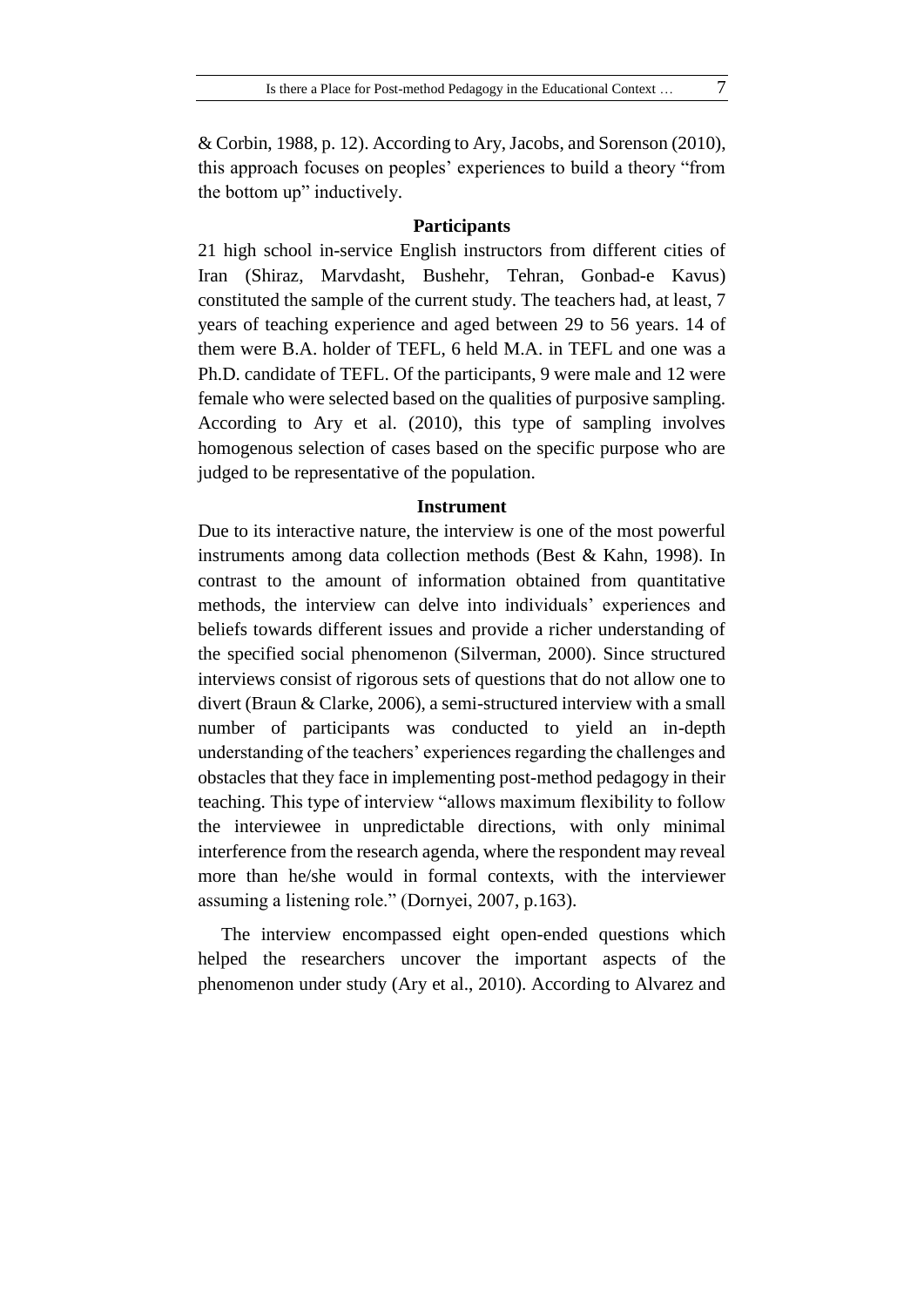Urla (2002), when the number of participants is quite small, this method will provide more rich and useful data which can be used for thematic analysis.

### **Data Collection Procedure and Data Analysis**

The participants were informed of the purpose of the research and their consent was obtained. Interviewing the teachers took place over an eight-week period until the collected data seemed consistently repetitive. Initially, it was decided to interview more participants; however, after data reached saturation, the information obtained from the current participants seemed sufficiently informative. In this regard, Kolb (2012) stated that reaching data saturation is important since it ensures the adequacy of collected information based on participants' perspectives. To achieve more generalizable findings, the participants were selected from different educational contexts and academic backgrounds. Since this type of research, demanded serious ethical considerations, the participants were assured that their names would not be identified in the publication of the results and that their identity would remain confidential. Furthermore, for the convenience of the respondents, the interview sessions were scheduled based on their preferred time and places. To this end, the participants were asked to arrange certain time in advance and were all interviewed in privacy.

Each interview lasted about 45 minutes on average, however, some extended more than that. In fact, no time limit was set for the interview procedure; nevertheless, the researcher interrupted the conversation and shifted the participants' attention to the focus of the topic in case they deviated from the respective issues. The researcher attempted to provide the participants with ample time to discuss and reflect on the issues critically. In fact, the participants were encouraged to take the lead and discuss the issues at length, while the researcher tried to keep the intervention to the minimum to avoid influencing their responses. Although the interviews were developed and conducted in English, the participants were free to decide on the language they preferred to respond to the questions. This was to ensure that interviewees can meticulously elaborate on their ideas and perceptions regarding the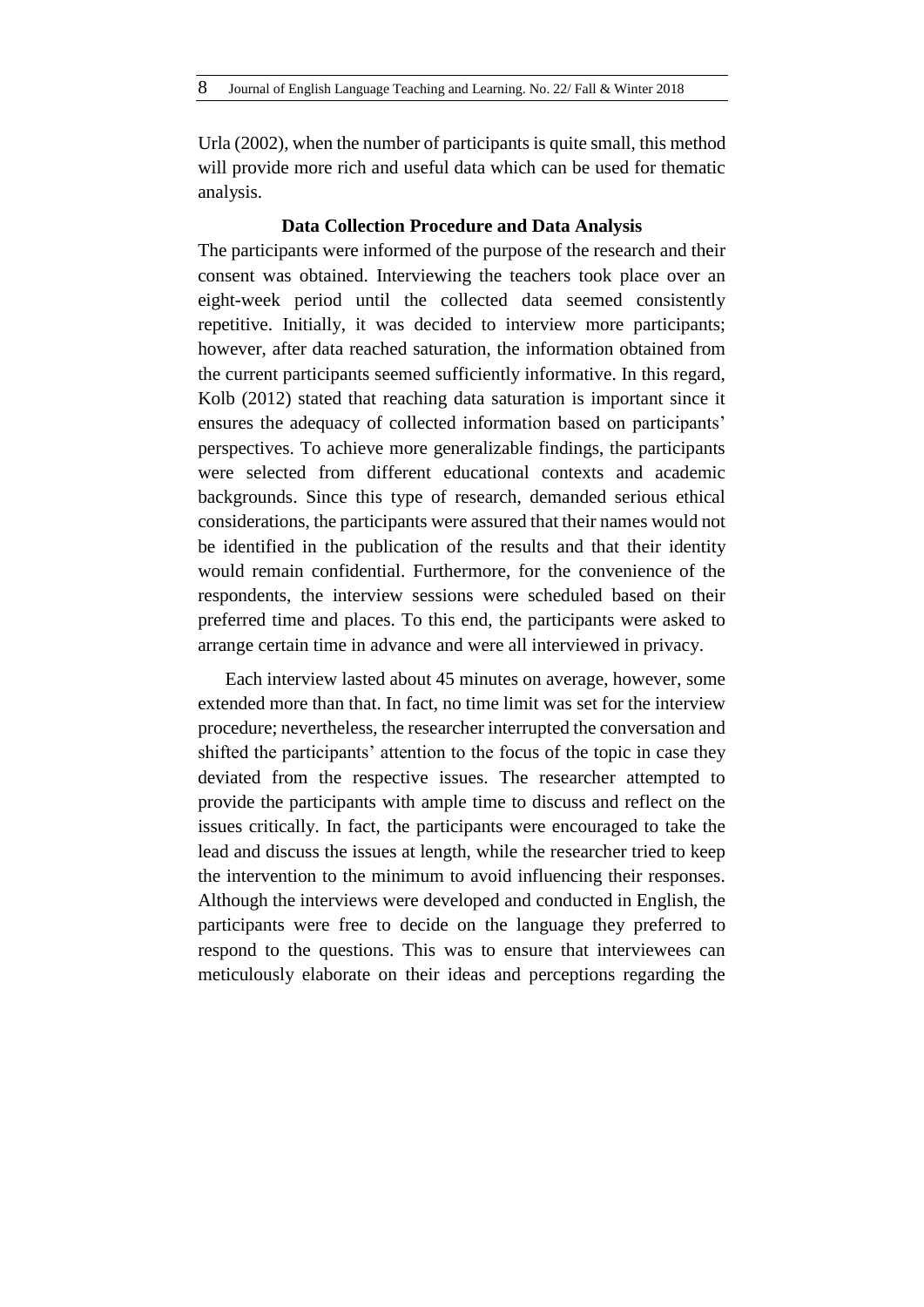discussed issues. In addition, interviewees' permission for audiorecording the data for further analysis were also obtained. Accordingly, the interviews were transcribed, studied and used for further analysis.

Techniques based on the grounded theory approach was used to explore the problems faced by EFL teachers in implementing postmethod pedagogy. Prior to conducting the interview, the participants were informed of the purpose of the research and their consent was obtained. In addition, they were assured of the confidentiality and privacy of data collection procedure. Furthermore, interviewees' permission for audio-recording the data for further analysis were also obtained. Once the data were collected, they were immediately transcribed verbatim to be analyzed by the researcher using qualitative content analysis. Based on Strauss and Corbin (1998) "constant comparative method of analysis" the transcribed data were analyzed in three steps. First, the data were codified in the process of open coding in which the data were broken into pieces and labeled into core categories. In the second step, axial coding was employed to put the broken data back together and to make connections between categories and subcategories. Finally, selective coding was used to synthesize concepts and bring the categories together into an overarching theory or framework.

#### **Results**

The findings of the problems and obstacles that teachers face in implementing post-method pedagogy in Iran's EFL context is presented in the eight subcategories as follows:

#### **Absence of the Required Autonomy among Teachers**

The teachers argued that there is no room left for them to engage in decision making regarding the overall process of their teaching. This stands in sharp contrast to the basic tenets of post-method pedagogy in which teachers should be empowered with knowledge, skills, and autonomy to act in a self-regulated and self-directed manner (Kumaravadivelu, 2005). Although teacher training programs educate teachers in terms of program design, teachers are not provided with opportunities to design or even decide on the content of syllabus. The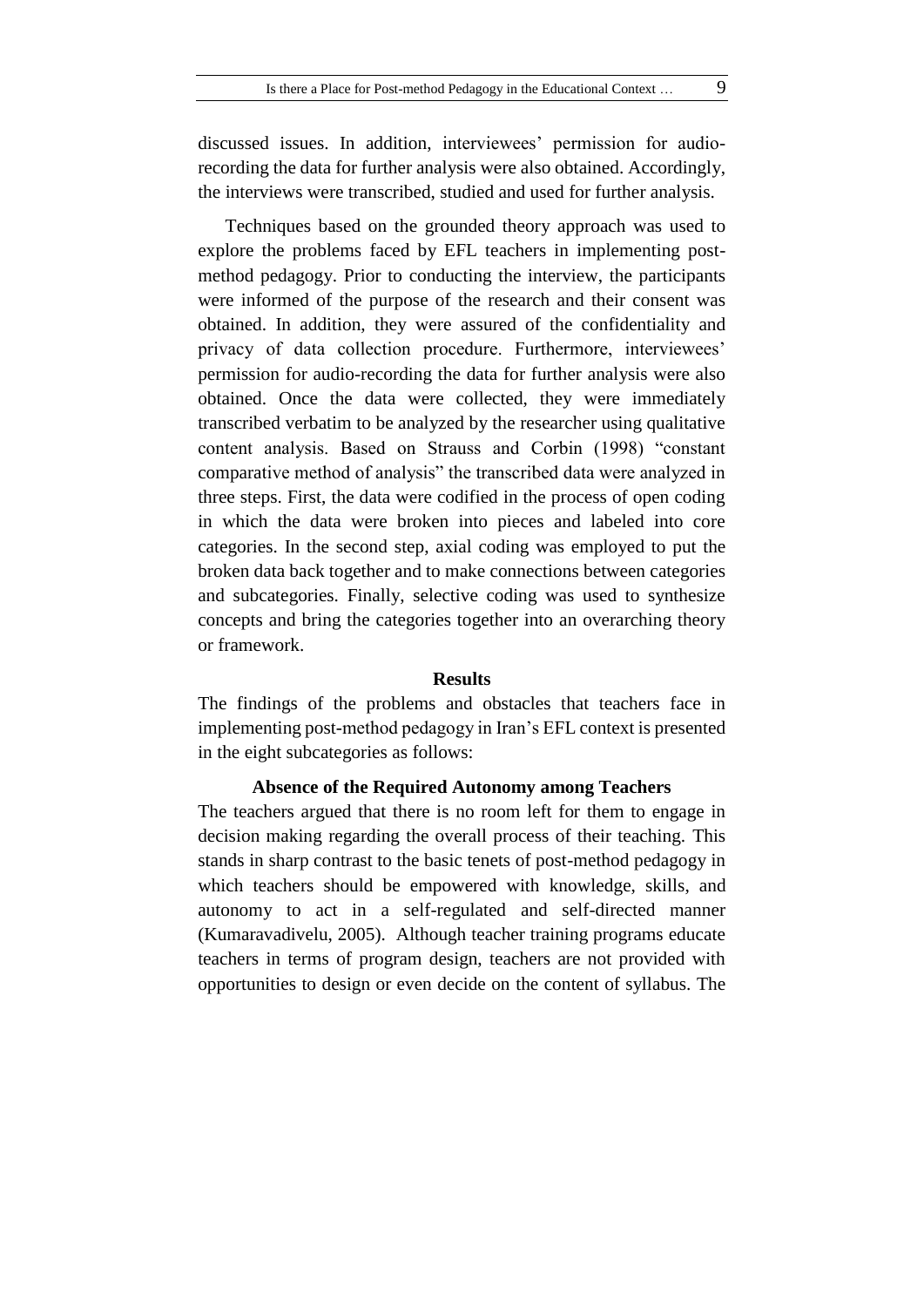nature of curriculum does not recognize the professional autonomy of teachers to exercise their judgment and power. The following comments indicate the seriousness of this factor.

Teacher (T) 8: *I believe that as a teacher, I know my own contextual constraints and in fact, should be in a position to conduct changes in the syllabus or method of teaching to bring out the best of my students. This, however, seems far-fetched and unrealistic since I have to observe the national curriculum and it can be said that somehow, I am deprived of exerting my own autonomy and power.* 

T 13: *The concept of teacher autonomy is neglected in Iran's EFL context as teachers are supposed to follow the predefined syllabus that has been prepared for them. Somehow, my autonomy is limited to procedural aspects of teaching.* 

### **Teacher's Job Security**

The parameter of 'possibility' of Post-method pedagogy provides a context for teaching regarding the social engagement and political accountability (Khatib & Fathi, 2012). More specifically, it demanded teachers to be sociopolitically conscious and stretch their roles beyond the borders of the classroom and act as transformative intellectuals (Kumaravadivelu, 2003). In this sense, teachers need to reflect and act against the unfair power hierarchy that keeps them marginalized (Giroux, 1988). They should further help learners to create a critical mindset towards language learning experience. However, this principle seemed to be not much welcomed in our context as teachers stated that they refrain from engaging in topics or situations that jeopardize their working position. A major obstacle mentioned by almost all of the participants was the regular occupational constraints. The following examples illustrate the point.

T 6: *I prefer to concentrate on following the exact lesson plan provided by the national curriculum and not discuss topics which may bring me undesirable consequences…no teacher is likely to do so.* 

T 21: *I'm not personally open to such changes and I rather keep my political neutral status and concentrate on my own teaching practice.*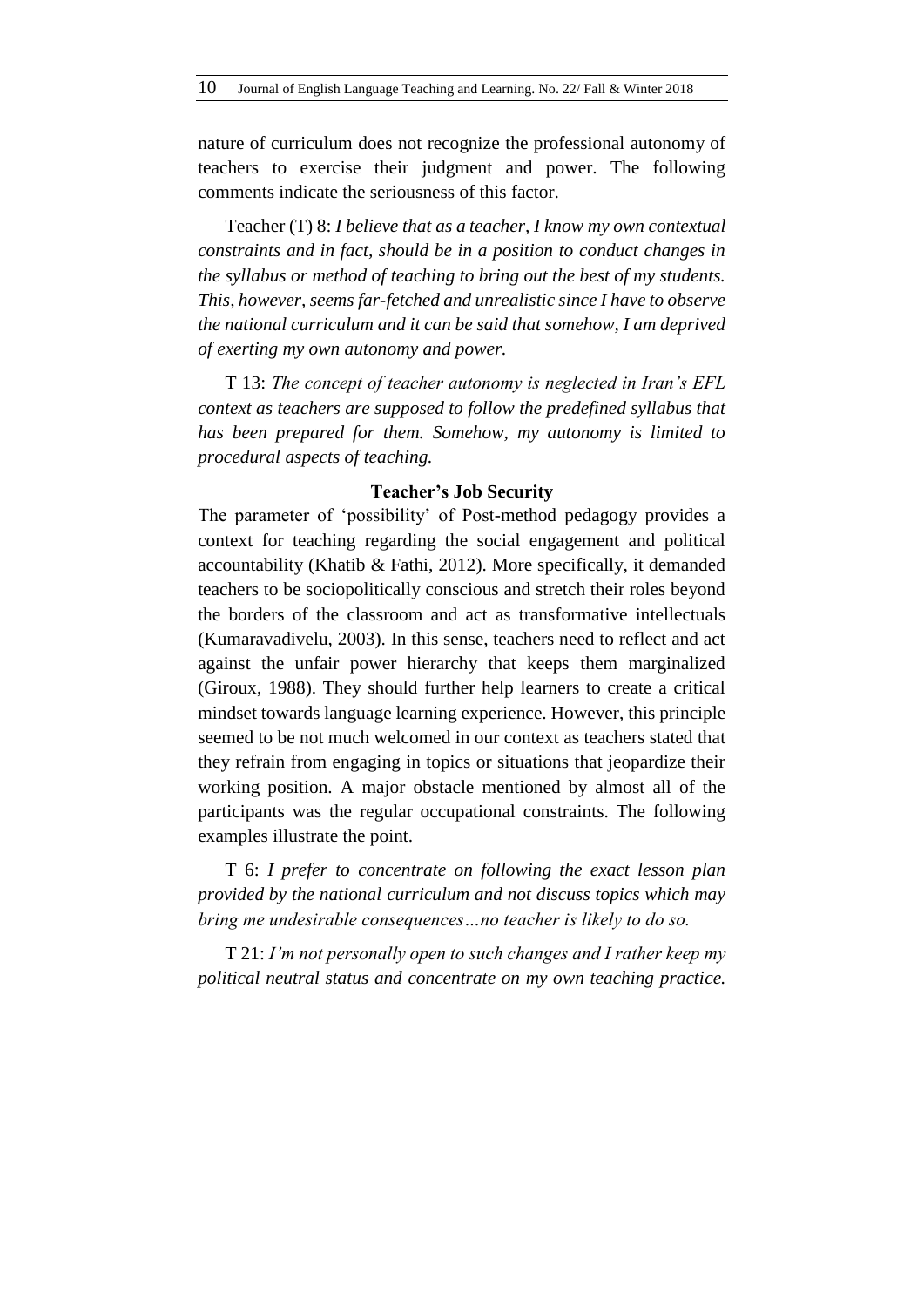*In addition, we should consider the fact that we are living in a traditional society where raising such issues which contradict the dominant norm would endanger our professional position. To stay on the safe side, I personally avoid such topics in an educational setting.* 

### **Students Being Accustomed to Passive Roles**

Post-method pedagogy regarded learners as autonomous individuals who take charge of their own learning process. Freire (1970) maintained that sharing authorities with learners paves the way for more dialogical approaches to teaching in which learners are granted the opportunities to negotiate the syllabus, structures and content of the lessons. Nevertheless, teachers reported that students are not prepared to take the role of post-method learner since they have been accustomed to traditional models of instruction. The following comments highlight this point.

T 10: *Passivity is deeply ingrained in our learners. I once tried to share a bit of responsibility with my students and involve them in the process of learning. They acted as if I am incompetent or unable to manage the class properly. Although new textbooks are apparently interactive, not much is really happening in our language classes in practice and it is the teacher who should shoulder all the responsibilities.* 

T 19: *Such power relationships have been established in our educational system for a long time. The teacher is encouraged to play the role of an authority figure who is responsible for transmitting the knowledge. I see myself as being capable of bringing changes to my classroom through the principles of post-method pedagogy, yet at the same time, I guess we have used to such roles for so many years now and it is not possible to change the traditional ways of thinking and behaving easily*…*Unfortunately, this leads to further passivity and demotivation on the part of students.*

## **The Absence of Critical Thinking Skills among Students**

Another major obstacle indicated by teachers is that critical thinking ability has not been sufficiently developed among students. The autonomy of learners as advocated by post-method is related to their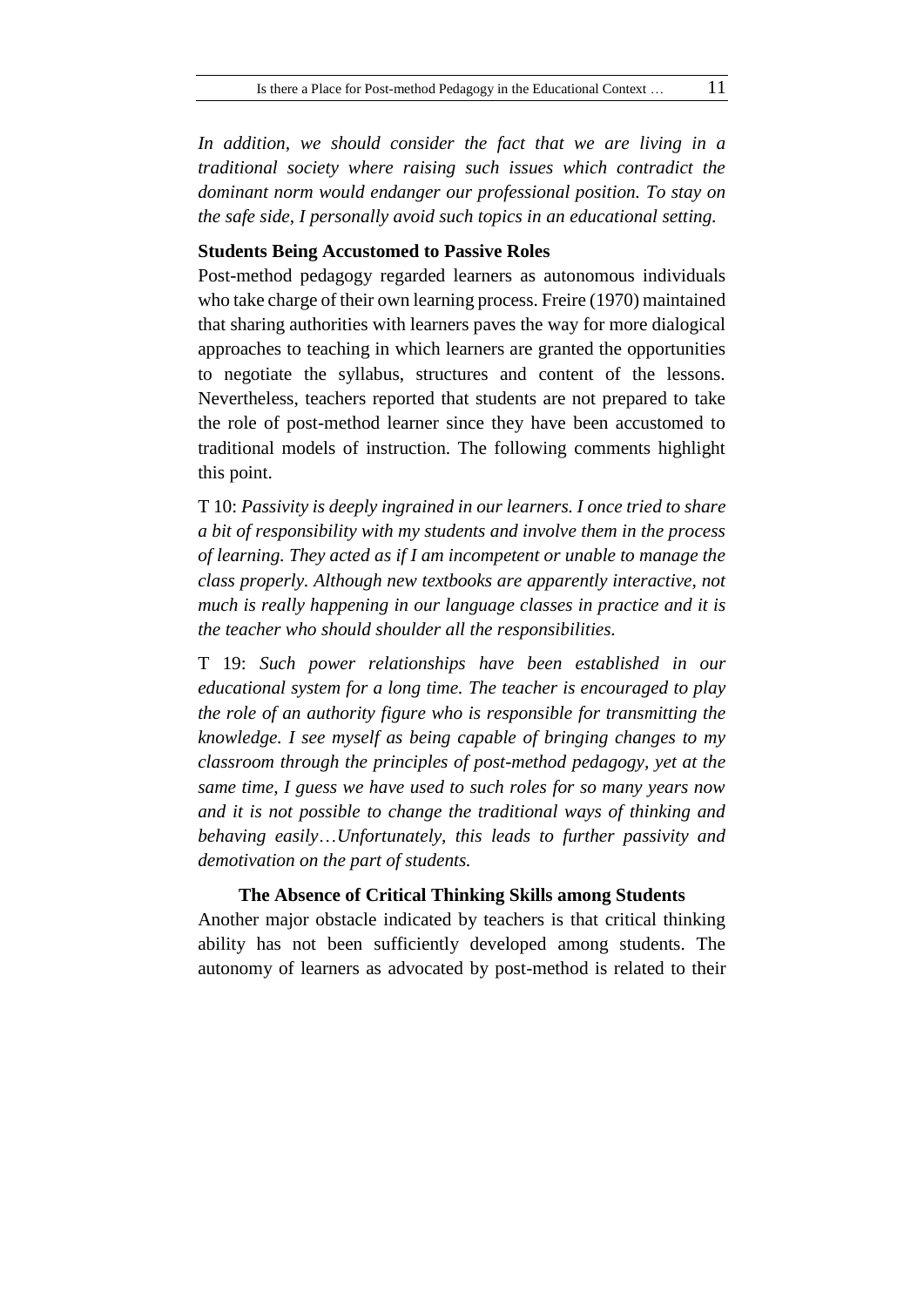ability to think and act independently, resisting the dominating forces and moving towards emancipation and egalitarian society (Schmenk, 2005). In this sense, this concept is closely related to the previous category in the sense that critical thinking demands learners to step out of their passive roles and promotes in them the ability to expand their understanding and self-awareness and use the acquired competence to question the inequalities and deep-rooted assumptions.

T 2: *The culture of criticizing has not found its place in our educational system yet.*

T 8: *I think most of the learners are completely ignorant of what is happening around them. Moreover, criticizing is considered as taboo and is not prevalent in the classroom. Nevertheless, it's fair to say that teachers have to take part of the blame as they rarely made an attempt to tap learners' critical abilities and analytical powers…but this is also due to the fact that such issues are not strongly emphasized by our system of education and learners are not ready to take responsibility for their own learning either.* 

# **The Dominance of Transmission Model of Teacher Education in Iran**

The participants maintained that such programs are based on the topdown model of teacher education in which predefined and prescribed knowledge is transmitted from teacher educator to instructors. Teachers mostly claimed that these courses are not designed to update their knowledge or integrate new approaches in their teaching.

T 5: *It is vital for teachers to become aware of the most current concepts and thinking approaches in their field. That is, at least parts of such programs must be dedicated to the recent developmental changes in English language teaching and teacher education. Instead, the classes that I have attended were purely lecture-based.*

T 9: *In spite of the existence of much debate over the application of post-method pedagogy in an educational context, nothing much has been discussed about it in these courses. In fact, applicants must be*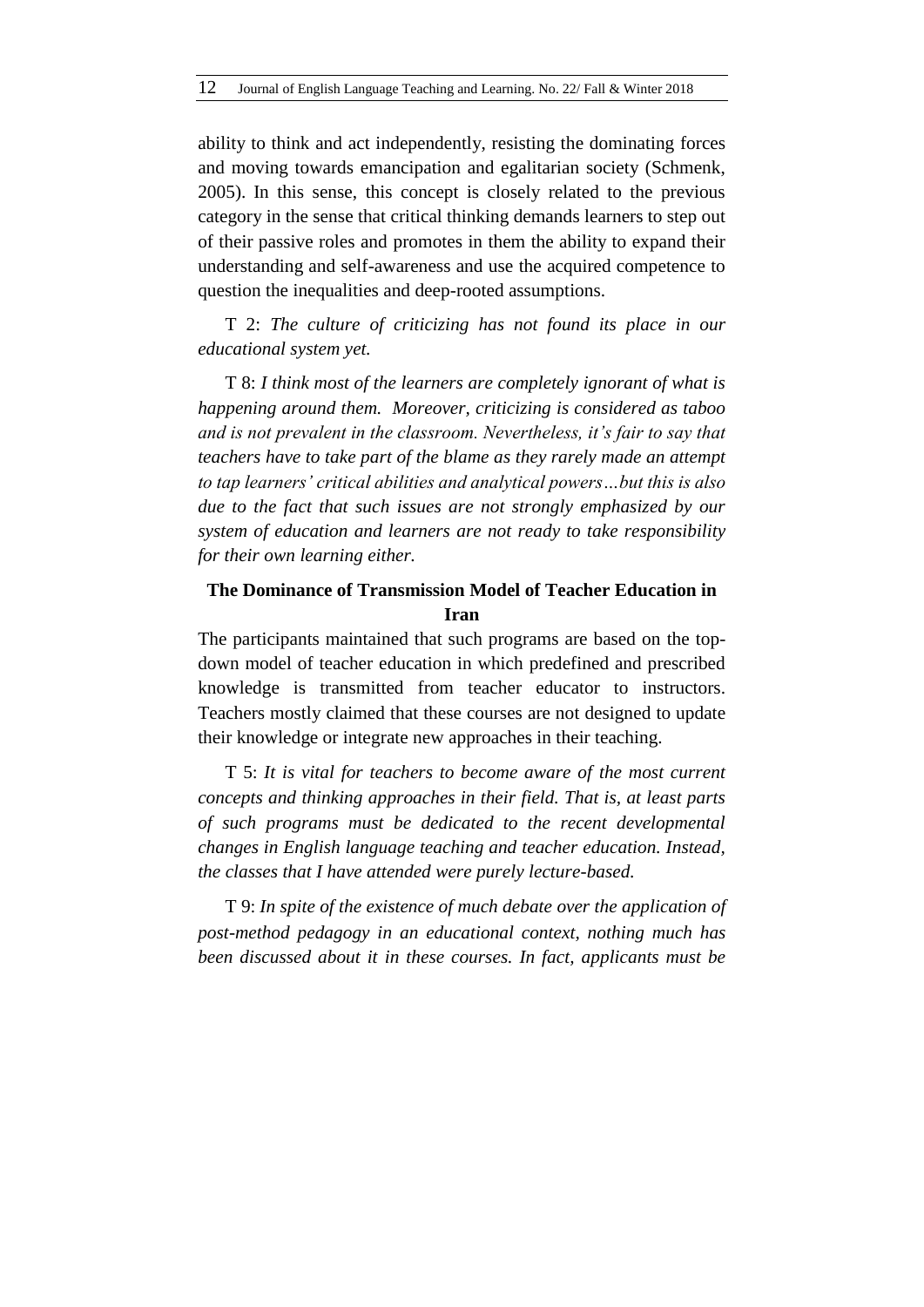*provided with opportunities to discuss and reflect on such issues and use them to enrich their teaching repertoire.* 

## **The Inefficiency of the Textbooks**

Teachers expressed their dissatisfaction regarding the limited content of EFL textbooks since they provide teachers with working plans that does not allow the teacher to discuss broader topics or engage learners in sociopolitical issues. In fact, teachers maintained that due to the highly structured syllabus and content, they were not able to deviate from textbook materials.

T 10: *Our EFL textbooks do not follow the requirements that are advocated by post-method pedagogy. They do not reflect the real-life topics to engage the learners. Even with new textbooks that are supposedly CLT-based, we are still working on reading, writing, and grammar by making use of techniques such as translation and repetition. In fact, the books do not provide teachers with much space to engage the learners in broader sort of topics.*

T 16: *We do not benefit from rich instructional material to integrate what is practiced by post-method pedagogy in our daily teaching. If I want to do so, I need to develop my own materials which are really time-consuming. On the other hand, I don't think it will be appreciated by school authorities. Overall, it's a futile attempt.* 

**Teacher's Focus on Coverage and Grade Pressure**

Most of the participants complained about the pressure to cover the required materials and make students ready for testing. What can be inferred from the teachers' statements is that the high school educational system suffers from the negative washback effects of standardized testing in which teaching is adjusted in a way that meets the requirement of the examinations. Accordingly, to avoid negative consequences at all costs, teachers mostly restrict their pedagogical instruction to those points that are highly valued in the examination.

T 1: *With a load of work that we are supposed to do and great importance that is attached to the issue of grading by the educational system, no time is left for teachers to focus on issues such as*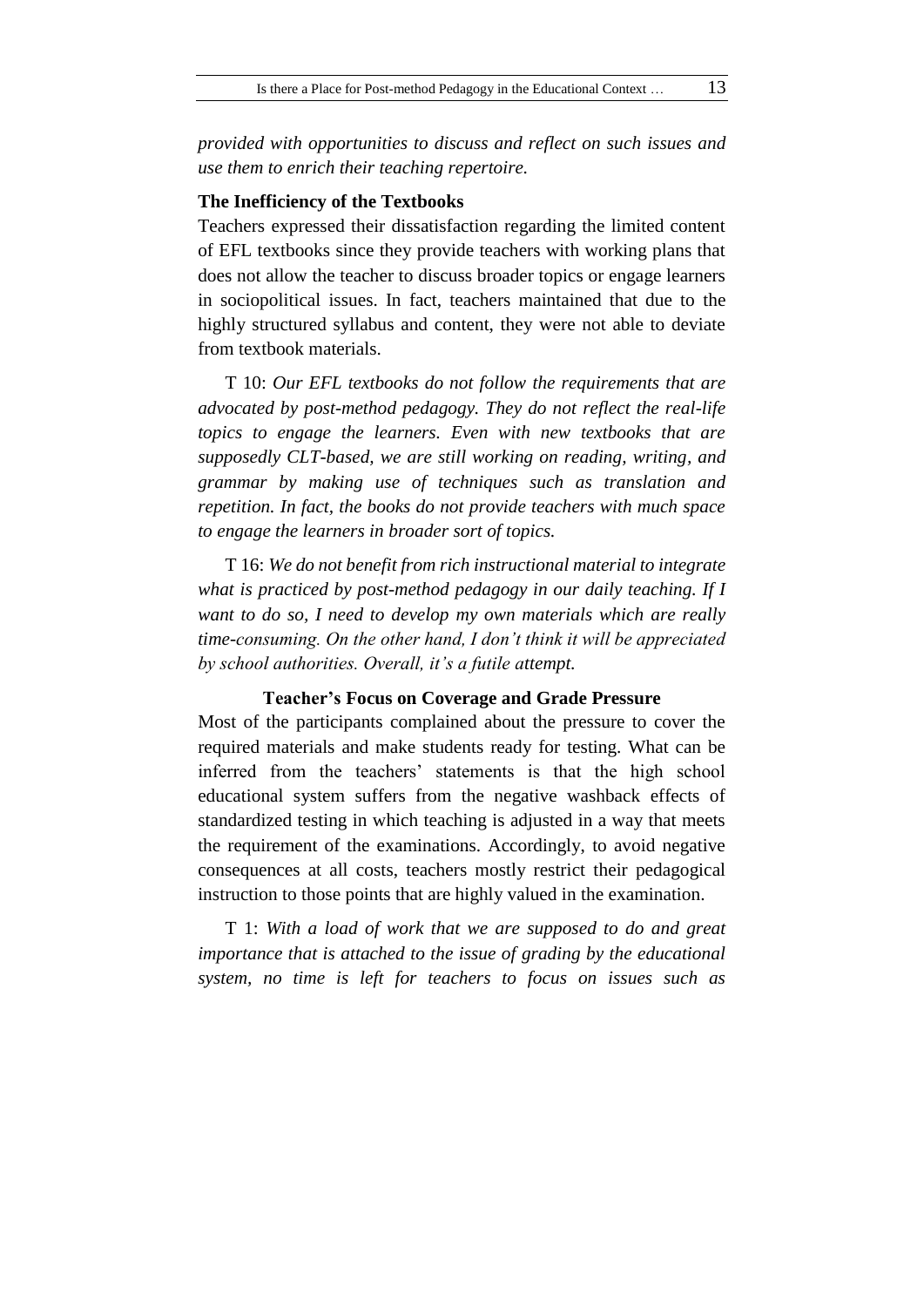*implementing post-method pedagogy in our classes. It is very unfortunate to note that teacher's success is often assessed objectively by means of students' pass rates.*

T 16: *Contrary to my preferences, I have to tailor my teaching to the final examination. This is disappointing, because I have to limit my teaching to the skills and knowledge that is demanded by the test. I should adjust my time and focus on covering the specified materials and this can actually explains why I'm not thinking of using alternative approaches such as post-method pedagogy in my classes.* 

**The Demanding Nature of Post-method Pedagogy for Teachers** In general, participants referred to fact that they may lack adequate professionalism that is demanded by this pedagogy.

T 3: *Post-method pedagogy is very demanding and I feel I need excessive knowledge and expertise to be able to implement this pedagogy in my teaching practice.*

T 6: *I think conducting a post-method class with regard to three parameters of this pedagogy is very difficult with respect to the constraints that we are dealing with in our centralized system. I think even if teachers have the necessary prerequisites, they will face resistance from stakeholders and policy makers, simply because such dramatic shifts in roles and responsibilities are not favored by them.* 

### **Discussion**

Analysis of the themes derived from the qualitative data revealed that in general, the majority of the participants believed that the current ELT system is not congruent with post-method principles and that it seems very far-fetched for this trend to become implemented in our context. According to teachers' statements all the decisions on materials, lesson plans, tasks and modes of assessment have been taken by authorities and curriculum planners in advance which does not leave them with any space to pursue their autonomous roles. This can undoubtedly make teachers lose creativity and enthusiasm to proceed with their jobs. Teacher's autonomy plays a central role in post-method pedagogy. In fact, Kumaravadivelu (2005) regarded it as the hearth of this pedagogy.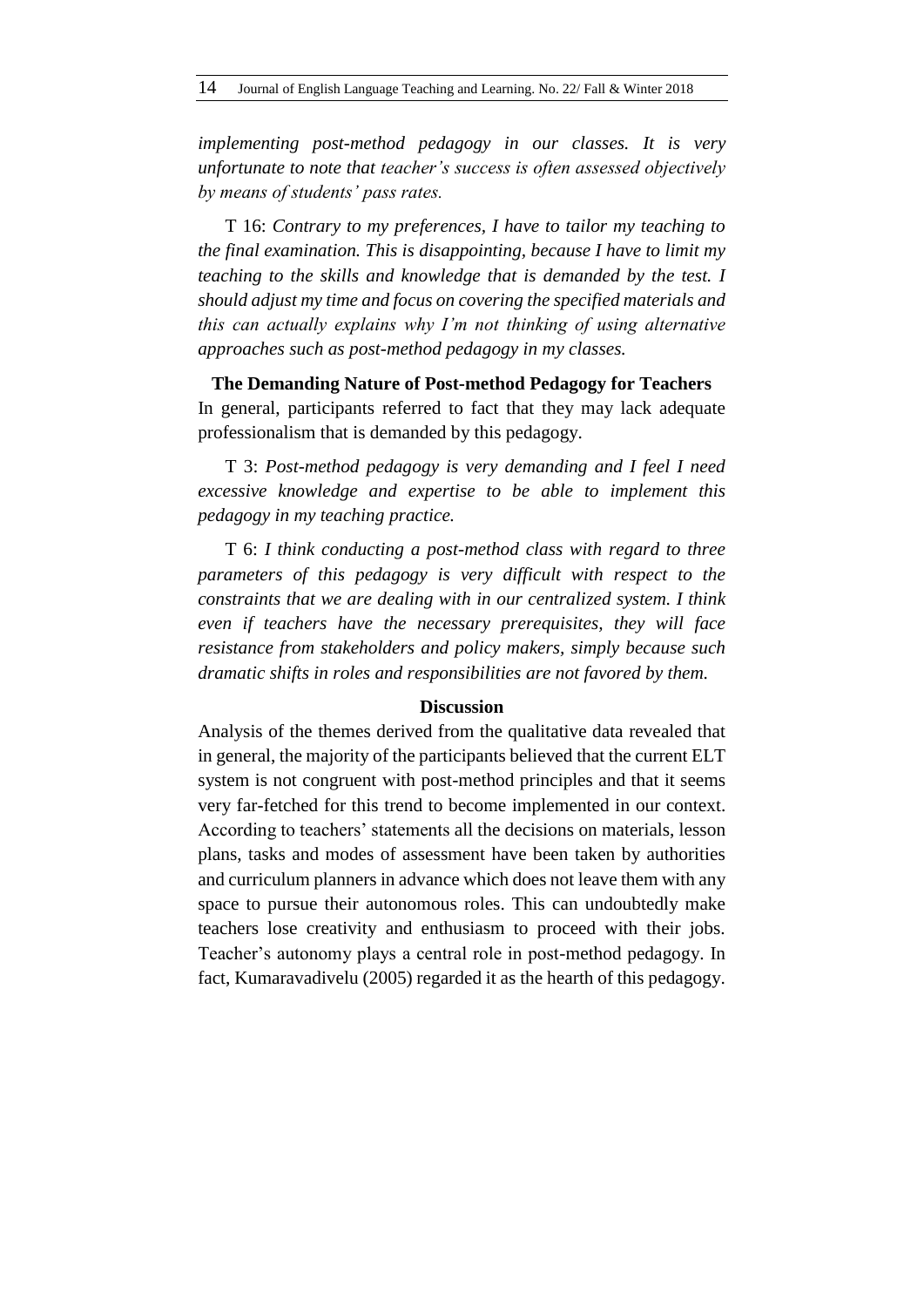He further stated that the goal of teacher autonomy is not the reproduction of preplanned package of knowledge but "creating and recreating personal meaning when they exploit and extend their intuitively held pedagogic beliefs based on their educational histories and personal biographies" (Kumaravadivelu, 2001, p.551). Nevertheless, teachers claimed that their authorities have been taken for granted and that they have no voice in educational decisions. In this way, they will not have much space to use their personal initiative and perform freely. Instead, they are compelled to act within the requirements of prescribed syllabus. In a sense, it can be argued that teachers are trapped in a dilemma between their preferred way of teaching and the one that is favored by educational policy makers, where they are asked to rely excessively on the curriculum to meet the objectives.

In addition, preserving one's position was stated as another potential obstacle. Teachers stated that they prefer to take a neutral stance and stay away from political issues to keep their working position. They do not seem to be very much interested in playing the role of politically informed educator and tend to keep their conservative attitude toward such issues. This is simply to avoid being negatively influenced by undesirable consequences. As stated by Akbari (2008b), the teacher sometimes feels obliged to bypass some controversial topics because they are rooted in the tradition of the society and questioning them will cost a teacher lost his or her career. Expressing similar ideas, Sadeghi and Ketabi (2009) maintained that teachers are not interested in political issues that may jeopardize their lives, either personally or professionally. In a sense, our educational society is still ruled by specific rules and norms that cannot be easily changed. In other words, "the conservative forces that control the education and society at large have tried to keep critical ideas out of school curricula and classrooms" (Akbari, 2008b, p. 278).

Furthermore, the majority of participants in the study stated that learners got used to their passive roles and are not open to change. The role of learners is reduced to one that engages in the process of rote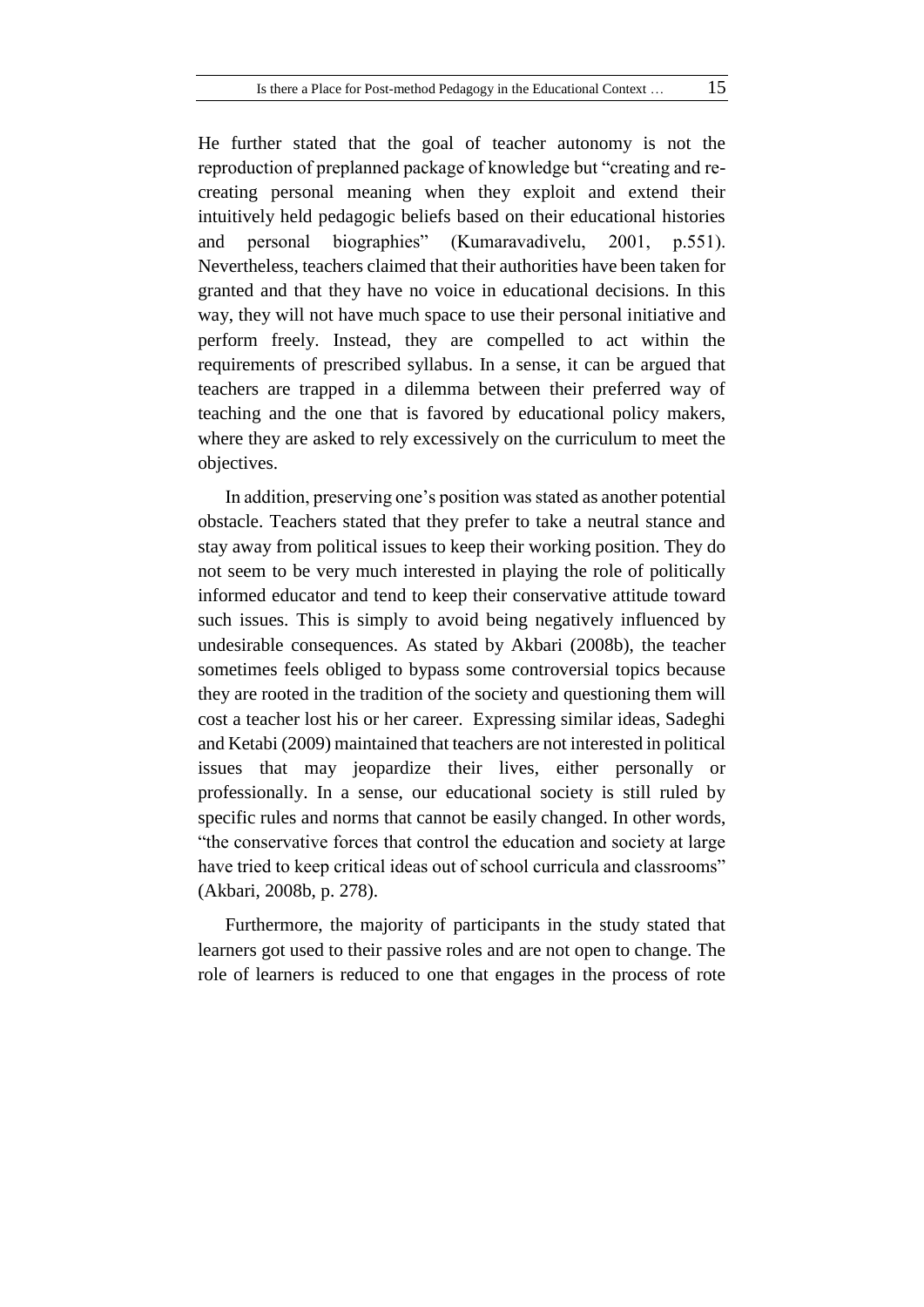learning, which is simply based on memorization and repetition. Kumaravadivelu (2006) believed that helping learners gain a certain amount of control over their learning can trigger them to become involved in decision making and feel the responsibility for their own learning which can ultimately lead to independence and self-reliance. However, as can be inferred, the ideal language classroom that is favored by the proponents of post-method pedagogy goes beyond the linguistic and socio-political knowledge and awareness of students who are mainly submissive of teachers' orders. As Izadinia (2009, p. 10) stated

Getting used to passively receiving the seemingly best knowledge from the upper position, the oppressed develop a sense of silence, submissiveness, and obedience. Putting aside exploring questions, the minds of students will be completely closed towards the deeper and hidden layers of education, that is finding a voice in a society.

Closely related to the issue of passivity is absence of critical thinking skills among learners which was stated by teachers as another major obstacle on the way of post-method implication. Language classes are still seen as a means to improve students' grammatical skills and ignore the fact that "…language is constructed by the ways learners understood themselves, their social surroundings, their histories and their possibilities for the future" (Norton & Toohey, 2004, p.1). Smyth (2000) stated that teachers need to encourage students to analytically question the existing beliefs and provide opportunities for inquiry by giving them the time to reflect on social, cultural and political inequalities. Meanwhile, teachers should refrain from presenting themselves as the sole source of knowledge and remain positive and open to students' challenges and criticism. If higher order thinking and reasoning skills are developed in learners, they will be able to deal with complexities and intellectual challenges of the modern life (Fahim & Ahmadian, 2012). Unfortunately, many teachers in the study believed that students are not capable of questioning the world around them and hence, did not feel the need to foster such skills in their learners. This problem is not limited to our ELT context, as Sert (2006) argued that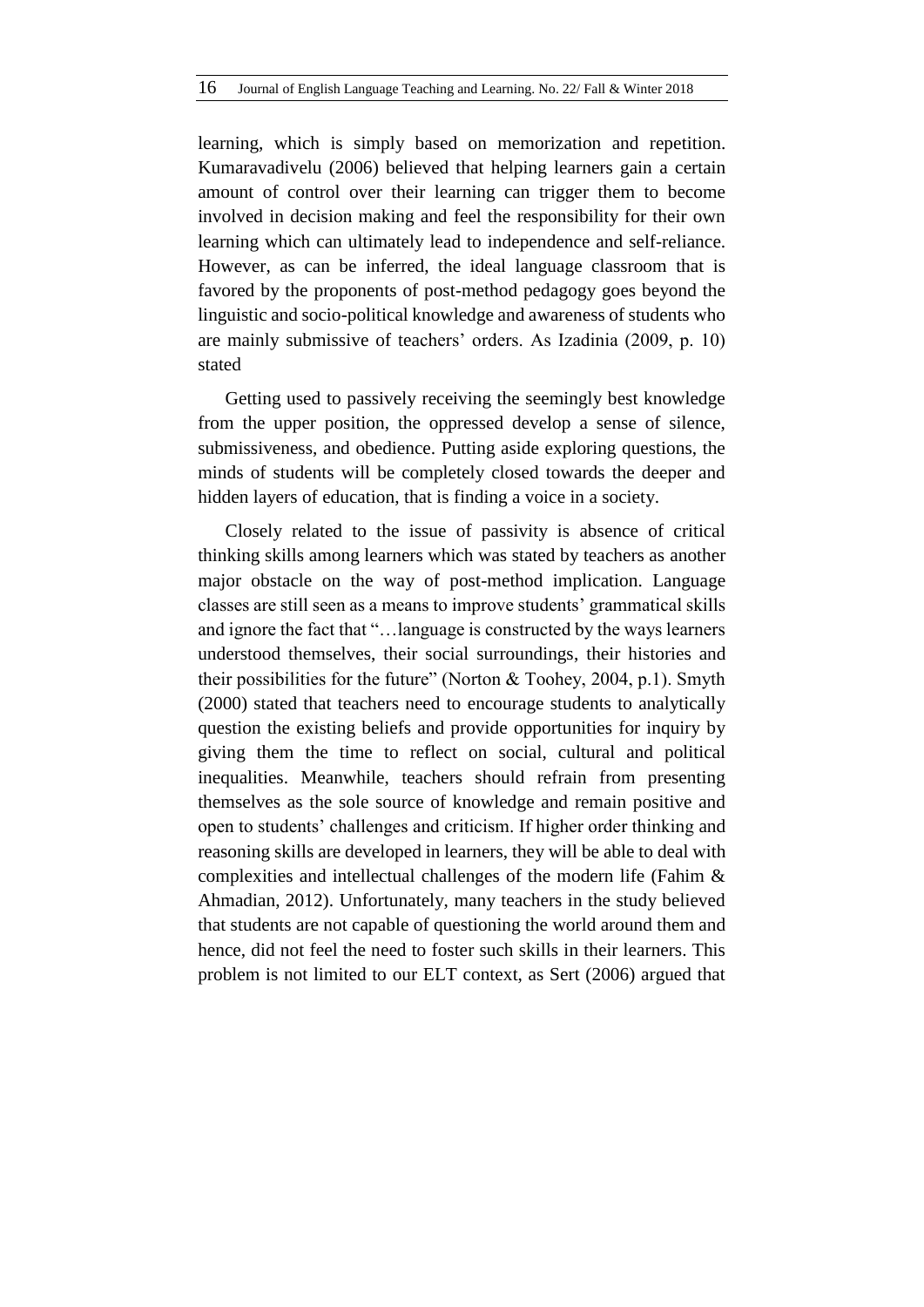critical thinking has not been emphasized overtly in the educational system of many Asian countries.

Teachers also complained about the transmitive nature of teacher education programs and claimed that such courses do not benefit from innovative approaches and were mainly conducted in a lecture-based manner. Obviously, the current programs may not contribute to the implementation of post-method pedagogy since teachers are expected to implement the same transmitted knowledge without serious analysis of its relevance to their respected educational contexts. More specifically, while a more practical approach that is sensitive to educational, social and cultural considerations is required, what teachers in many service programs receive is mainly theoretical and decontextualized (Akbari, 2008a). Hence, English teacher education programs are not capable of training post-method teachers. The findings are in line with that of Fahim and Pishghadam (2009) who concluded that the focus of Iran's teacher education remains positivistic with a major focus on skill transmission.

The inefficiency of the textbooks was another obstacle mentioned by the participants in the study. In Iran, the ministry of education is responsible for material development for all levels which forces teachers to organize classroom activities in line with the textbook requirements. In addition, textbook writers are required to follow special guidelines and avoid controversial topics. As stated by Ashari and Zarrin (2014) political issues affected the process of preparing the materials of the books and authors' choices, which is generally expected in countries that emphasize on achieving standards in school. By the same token, Pishghadam and Saboori (2013) stated that textbooks often reveal an underlying administrative decision which highlights the political investment and direction of policy-makers. According to Akbari (2008a), many of the available textbooks are sanitized and neutralized to satisfy the market potential. He further stated that such commercially produced coursebooks lack the required sensitivity to address the sociopolitical concerns of the society and raise students' awareness regarding broader issues. This is because such materials do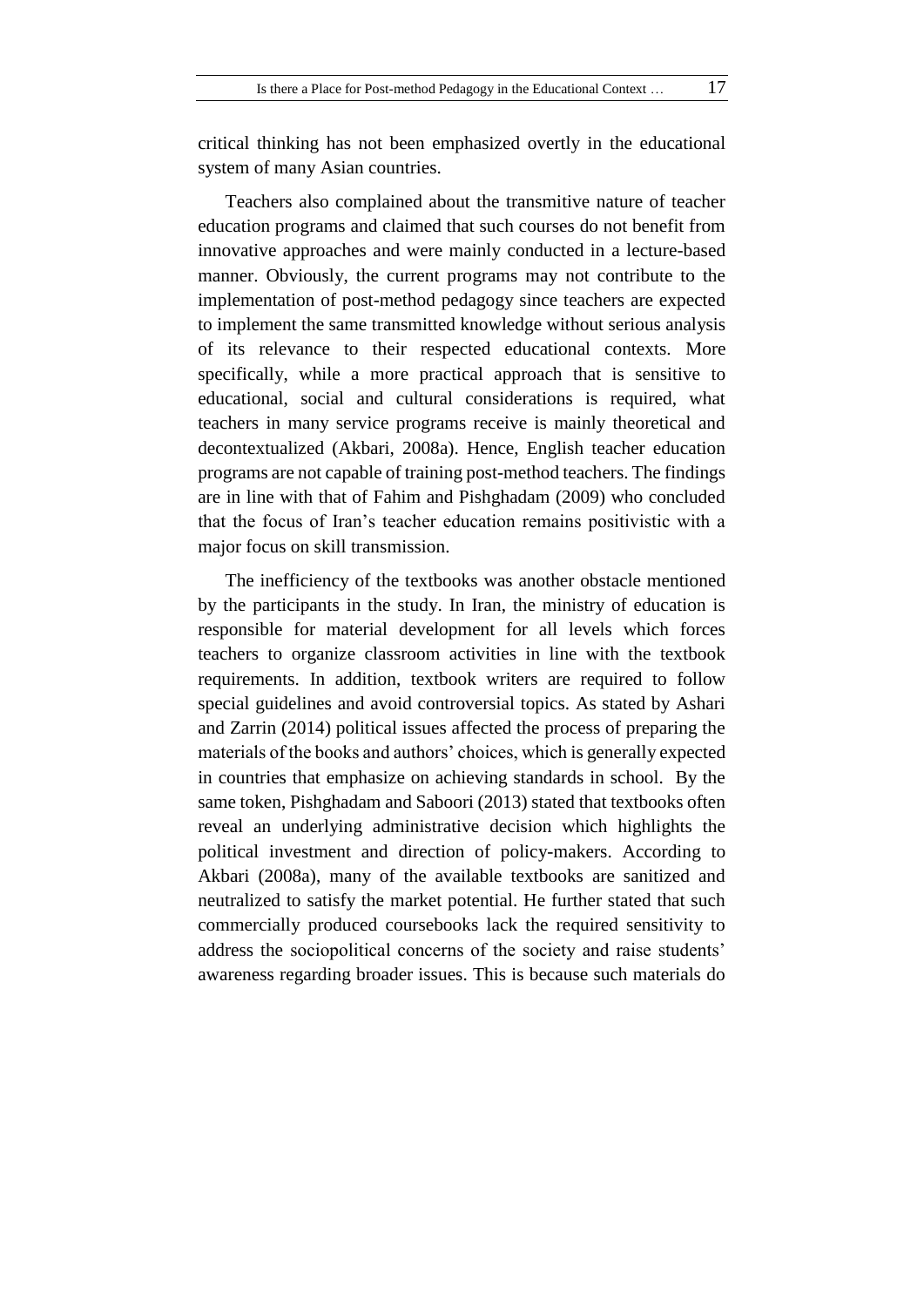not aim to raise student's self-awareness, but mainly intended to bring about the highly specialized view of various disciplines (Aliakbari & Allahmoradi, 2012). Most instructional textbooks present sterilized knowledge which addresses harmless topics that paves the way for teachers to teach based on banking model of education. They actually take the freedom from teachers and provide them with a specified plan that defines how language should be taught and learned (Akbari, 2008a). That is, even if teachers do not follow a specific method, the textbooks provide them with an exact working guide that takes their freedom to act in accordance with the requirements of post-method pedagogy.

Furthermore, the majority of participants stated that they are influenced by negative washback effects of examinations and were made to regulate their teaching practices based on the demands of these exams. In this sense, they are deprived of exercising their autonomy as a post-method teacher about how best to teach the course; instead, as the only legitimate and acceptable norm in Iranian test-driven education system, they are mainly trying to prepare students to pass these tests. In other words, to preserve their professional status and satisfy the needs of learners, testing comes ahead of learning and teaching and teachers try not to diverge from such accepted practices (teaching to the test) since it is regarded as a measure of their teaching efficiency. In this regard, it is not surprising to see teachers closely align their classroom instruction with the content and format of the standard examination to help their students perform well in the exams. Such impositions limit teachers in practicing their preferred way of teaching as advocated by post-method pedagogy and downgrade their roles to be matched with the requirements of the test. As stated by Ghorbani (2012), the impact of tests is inevitable in a teacher-centered and textbook-oriented education system of Iran, where teacher's pedagogic practice is dominated by high stakes national tests.

Finally, teachers referred to the overall demanding nature of postmethod pedagogy. It is hard for teachers who constantly face pedagogical and administrative constraints to act in compliance with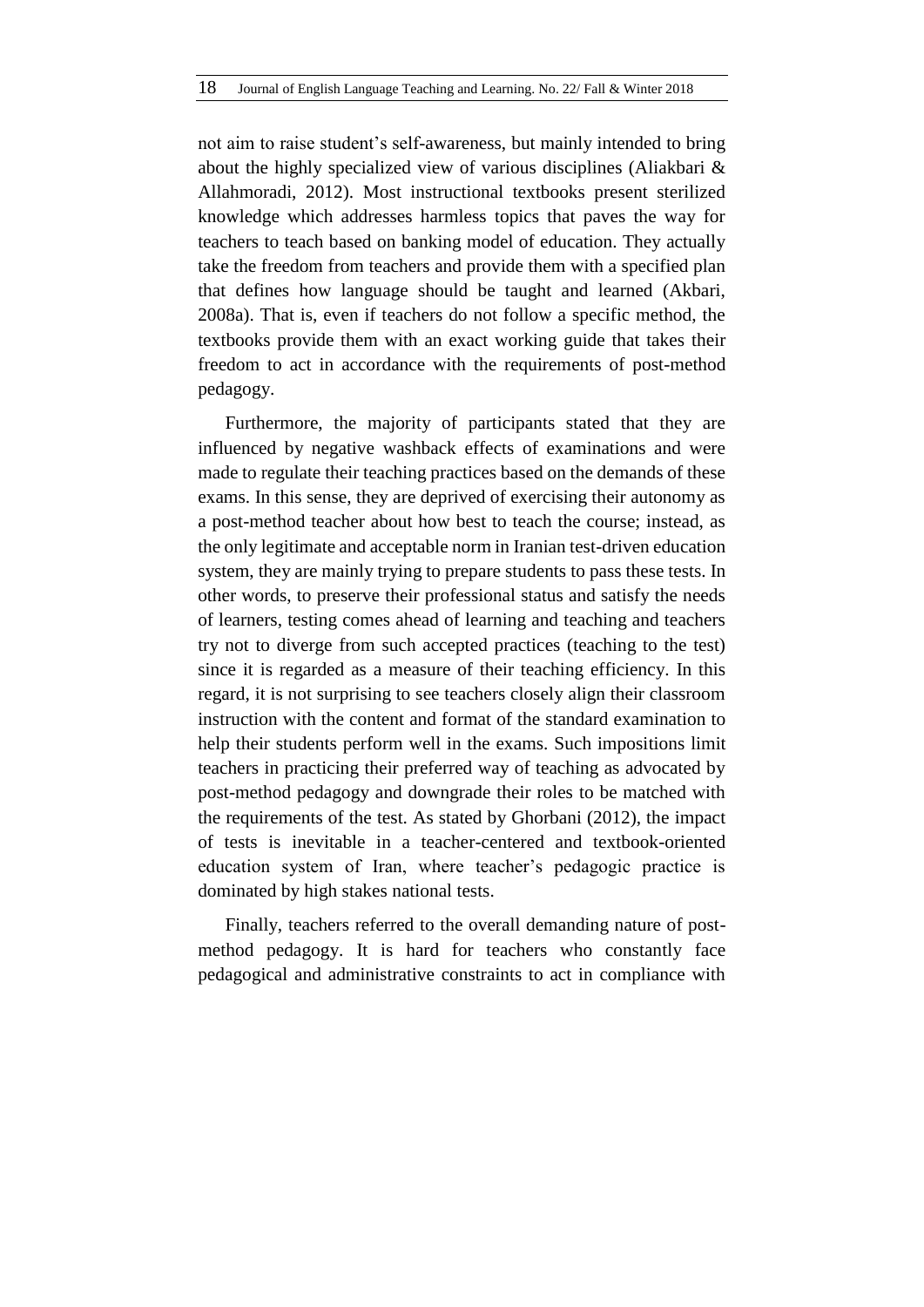the assumptions of this pedagogy. In fact, the educational context of Iran is not supportive enough to help EFL teachers tackle various pedagogical constraints as a post-method teacher. On the other hand, teachers might lack the required knowledge and expertise to take the role of transformative intellectual who engage in critical inquiry and acts as a change agent striving for better teaching and learning context. Arias Coronado (2014) argued that to play the role of post-method practitioner, teachers need more professional training that help them "recognize, test, criticize and refine their personal teaching practices in an objective and reliable way, which at the same time can derive in autonomous and well-oriented teaching practices." (p.155). The participants of the study believed that although following the ideas proposed by this pedagogy seems alluring and desirable, in effect, it will be too burdensome for teachers to put it in practice. Apart from teachers' competency and knowledge, this pedagogy requires certain educational and sociopolitical preconditions for its application, which is currently missing in our ELT community. That is, teachers shall not be considered as the only factor in terms of impracticality of postmethod pedagogy due to their limited established roles because as stated by Spratt (2005), "Teachers, like everyone else, operate within an ideological, historical, economic and political context that affect their attitudes, beliefs, and behaviors." (p. 23).

Overall, the results of this study are in line with the findings reported by Fahim and Pishghadam (2009) who concluded that it seems very questionable that this new trend can affect the educational setting of Iran as the country follows a conservative and decentralized education system. The outcome is also supported by Pishghadam and Mirzaee (2008) who claimed that postmodernism cannot be put into practice at any level due to the centralized education system which limits the role of teacher to a technician who should cope with instructional and administrative demand at any cost.

As previously mentioned, a model was induced after close examination of the interview data with the participants in which three categories were identified and can be presented as follows: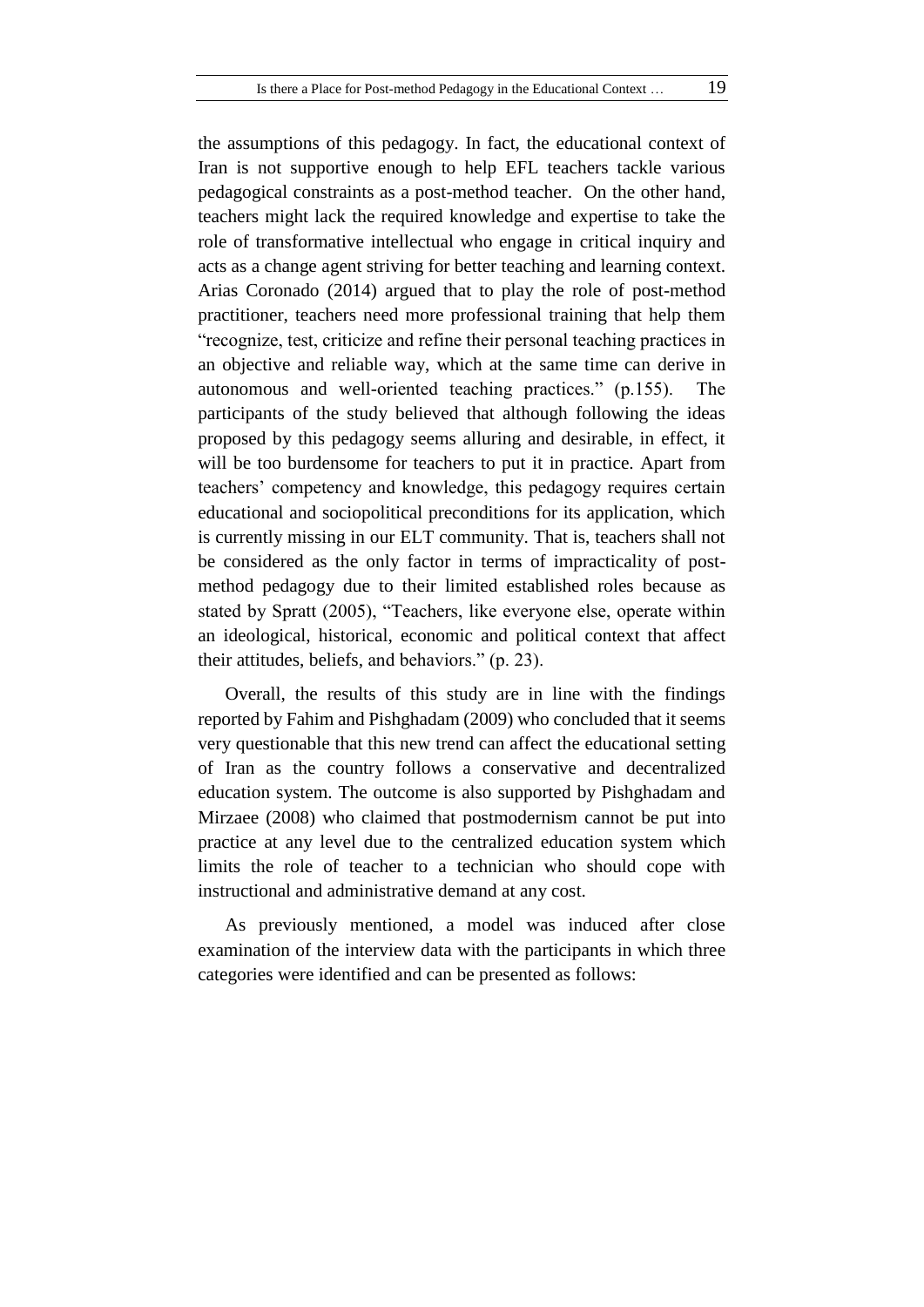

Figure 1. The emerging model for the perceived challenging factors in implementing post-method pedagogy

#### **Conclusion**

In this paper, we reported the status of post-method and investigated the extent to which its principles and concepts are considered applicable in the educational context of Iran. In the light of insights gained form teachers' comments, post method pedagogy has not been substantiated well in the Iranian ELT context and the results of this study raises considerable doubts over the feasibility of the three parameters of particularity, practicality and possibility. The present scenario of ELT in Iran does not follow the recent development in the field and the national curriculum requires fundamental reconsideration and revision to meet the demands of an idealistic post-method classroom. Various constraints of the institutions, time, methods, textbooks and evaluation system do not leave teachers with opportunities to move beyond the imposed restrictions. Regardless of the sources of limitations, the demanding competencies of an autonomous and reflective practitioner require a substantial level of skill and understanding about the theoretical and pedagogical aspects of language teaching.

On the other hand, teacher training programs in Iran are hardly effective and it is not expected to direct teachers towards successful implementation of the most appropriate teaching regulations in the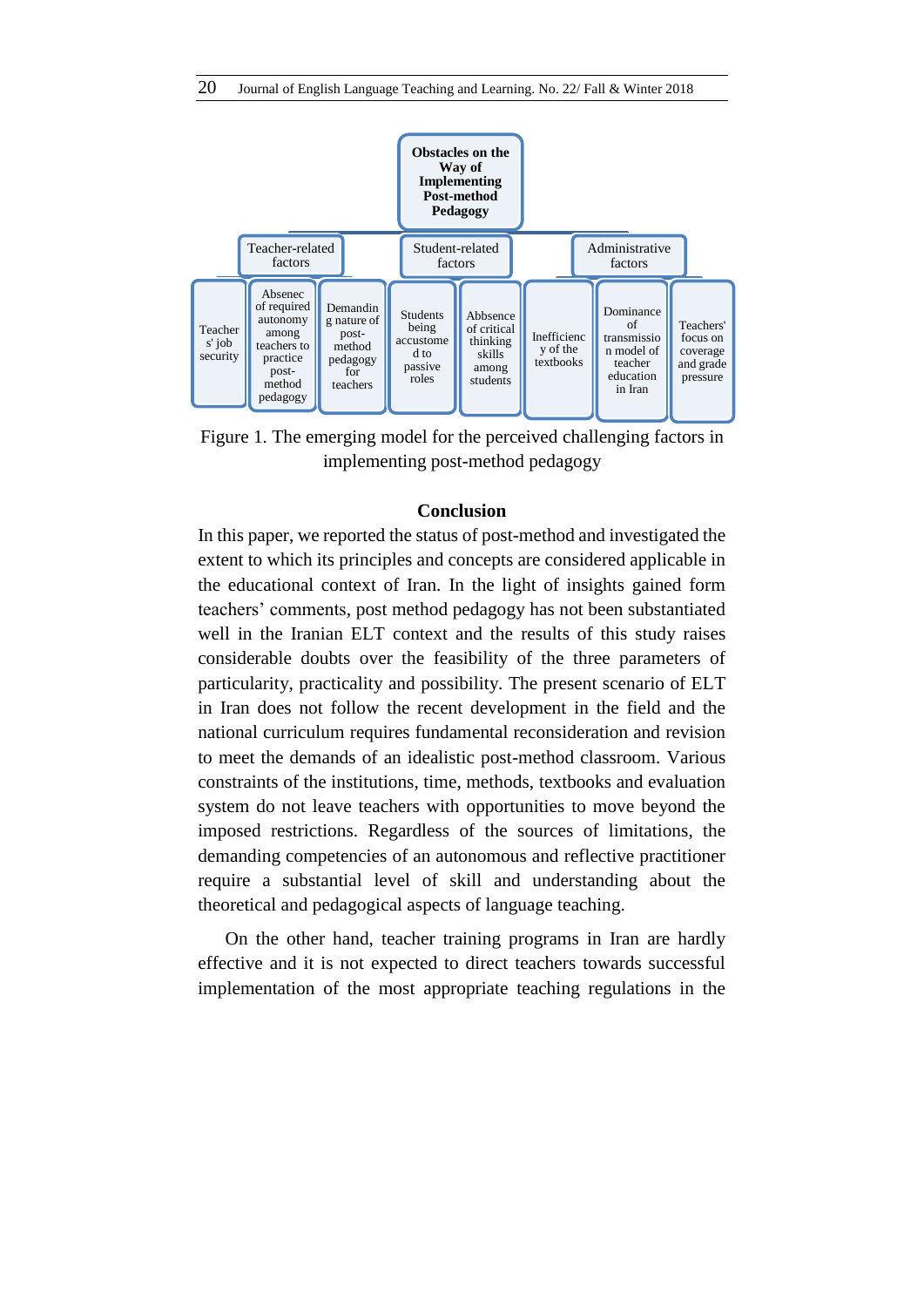classroom. They are no more than conveying the usual methods in teaching English without any attempt to consider the teachers' ideas and assumptions in shaping their own philosophy of teaching. Considering the importance of teacher education, strengthening such programs seems vital in familiarizing teachers with the latest theoretical and practical changes that are occurring in the field. It is time to put an end to the fantasy of applying the trendy methods and provide teachers with opportunities to practice their own theories and reflect on their teaching experiences. This will gradually help them to arrive at an understanding that no particular teaching model can meet the demands of all learning situations. In developing autonomous and skillful teachers, there is a need to shift the focus and concentrate more on teachers' critical roles with respect to their contextual demands. Nevertheless, mere focus on such programs seems inefficient. To resolve some of the mentioned challenges and provide better conditions for teachers, constant cooperation among different level of educational stakeholders is seriously required.

To conclude, the emergence of post-method pedagogy in this centralized and limiting system of education seems far-fetched and it can be argued that the current stance of ELT in Iran does not support the requirements of implementing this pedagogy due to various pedagogical and contextual constraints. The study may contribute to the existing literature by drawing Iranian ELT community's attention to the existence of local needs that is facilitated by practicing post-method condition and it is expected that responsible policy-makers and stakeholders utilize the study to rethink, reconsider and reconstruct their views of English language teaching and adopt alternative ideologies and theories to improve the quality of education for English language teachers in Iran. As such, it is hoped that the study paves the way for new measures that may be planned to take place in the structure of English Language Teaching in Iran in the near future.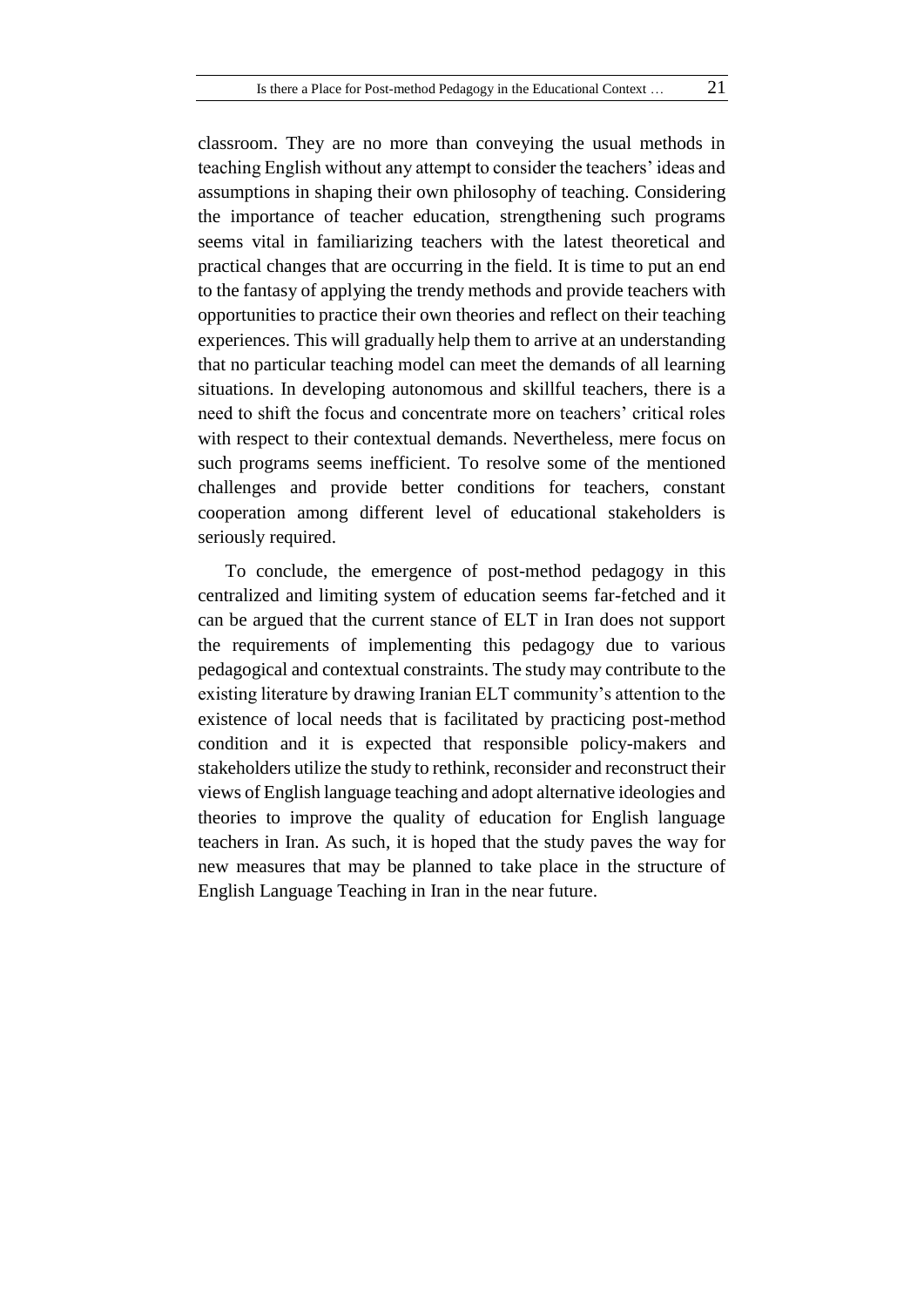#### **References**

- Aboulalaei, M. H., Poursalehi, J., & Hadidi, Y. (2016). The familiarity of EFL teachers with post-method:
- Considering their field of study. *English Language Teaching, 3*(1), 89-109.
- Akbari, R. (2008a). Post-method discourse and practice. *TESOL Quarterly, 42*(4), 641-652.
- Akbari, R. (2008b). Transforming lives: Introducing critical pedagogy into ELT classrooms. *ELT Journal, 62*(3), 276-283.
- Aliakbari, M., & Allahmoradi, N. (2012). On Iranian School Teachers' Perceptions of the principles of the Critical Pedagogy. *International Journal of Critical Pedagogy, 4*(1), 154-171.
- Allwright, D. (1991). *The death of the method (Working Papers No. 10).* Lancaster, England: The University of Lancaster, The Exploratory Practice Center.
- Alvarez, R., & Urla, J. (2002). Tell me a good story: Using narrative analysis to examine information requirements interviews during an ERP implementation. *The DATABASE for Advances in Information Systems, 33*(1), 38-52.
- Arias Coronado, B. (2014). Post-method pedagogy as an alternative to autonomous and well oriented teaching practices. *Enletawa Journal, 7*, 145-158.
- Ary, D., Jacobs, L.C. & Sorenson, C. (2010). *Introduction to research education* (8<sup>th</sup> ed.). New York: Wadsworth.
- Ashari, N., & Zarrin, N. (2014). Problems in using communicative language teaching in Iran and possible solutions. *Technical Journal of Engineering and Applied Sciences, 4*(4), 257-266.
- Best, W.J., & Kahn, V.J. (1998). *Research in education* (8<sup>th</sup> ed). Boston: Allyn & Bacon.
- Braun, V. & Clarke, V. (2006). Using thematic analysis in psychology. *Qualitative Research in Psychology, 3*(2), 77-101.
- Crandall, J. A. (2000). Language teacher education. *Annual Review of Applied Linguistics, 20*, 34-55.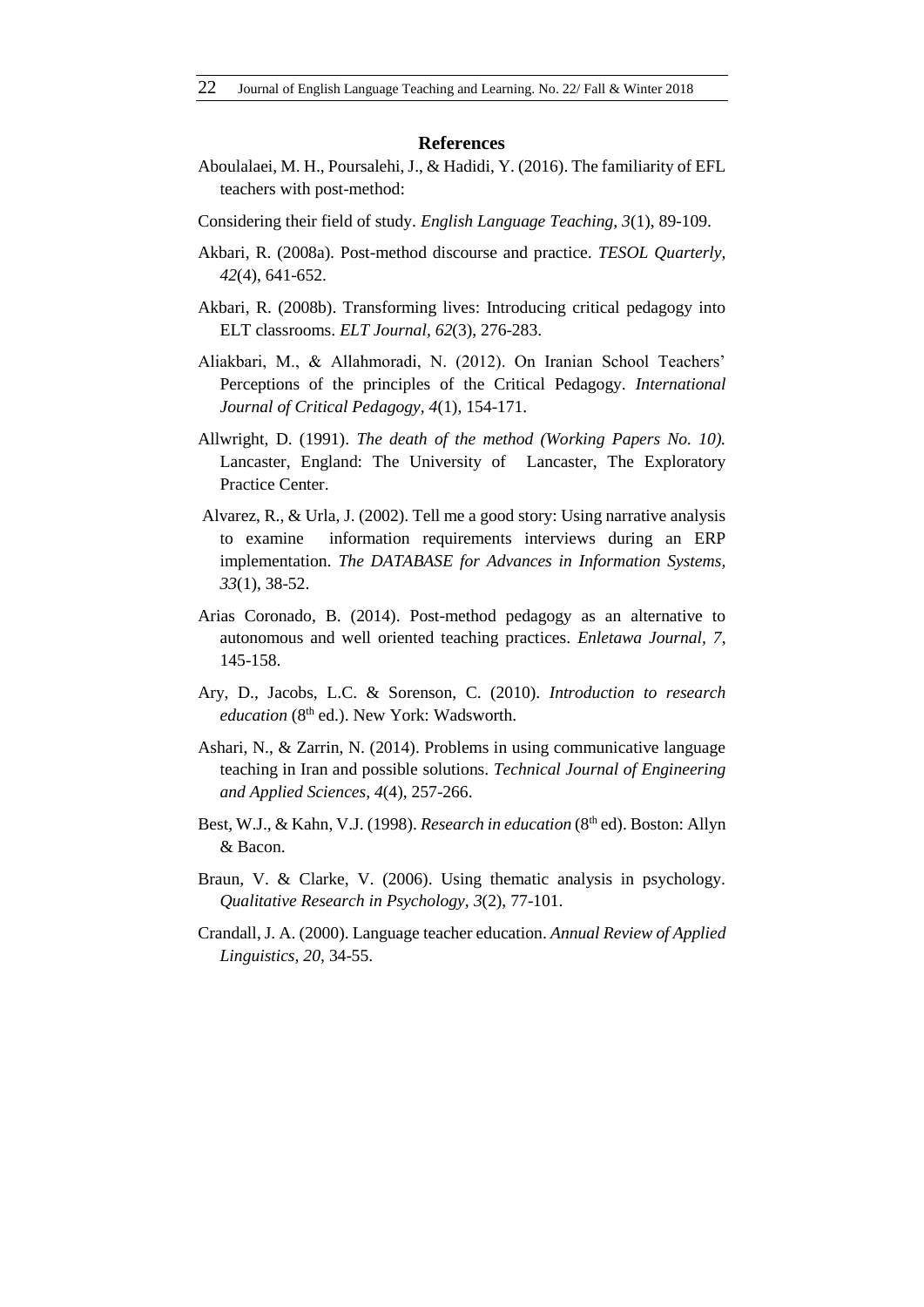- Dornyei, Z. (2007). *Research methods in applied linguistics: Quantitative, qualitative, and mixed methodologies*. Oxford: Oxford University Press.
- Fahim, M., & Ahmadian, M. (2012). Critical thinking and Iranian EFL context*. Journal of Language Teaching and Research*, *3(4),* 793-800.
- Fahim, M., & Pishghadam, R. (2009). Postmodernism and English language teaching. *Iranian Journal of Applied Language Studies, 1*(2), 27-54.
- Freire, P. (1970). *Pedagogy of the Oppressed*, New York: The Seabury Press.
- Gholami, J., & Mirzaei, A. (2013). Post-method in EFL teaching in Iran: Barriers, attitudes, and symbols. *Research Journal of English Language and Literature, 1*(2), 50-64.
- Ghorbani, M. R. (2012). Controversy over abolishing Iranian university entrance examination. *Asian Education and Development Studies, 1*(2), 139 – 152.
- Giroux, H. A. (1988). *Schooling and the struggle for public life: Critical pedagogy in the modern age.* Minneapolis: University of Minnesota Press.
- Hazratzad, A., & Gheitanchian, M. (2009). EFL teachers' attitudes towards post-method pedagogy and their students' achievement. *Proceedings of the 10th METU ELT Convention.*
- Izadinia, M. (*2009*). *Critical pedagogy*: An introduction. In P. Wachob (ed.), Power in the EFL Classroom: *Critical pedagogy* in the Middle East, 7-16. Newcastle upon Tyne: Cambridge Scholars Publishing.
- Khatib, M., & Fathi, J. (2012). Post-method pedagogy and ELT teachers. *Journal of Academic and Applied Studies, 2*(2), 22-29.
- Kolb, S.M. (2012). Grounded theory and the constant comparative method: Valid research strategies for educators. *Journal of Emerging Trends in Educational Research and Policy Studies, 3*(1), 83– 86.
- Kumaravadivelu, B. (1994). The post-method condition: Emerging strategies for second/foreign language teaching. *TESOL Quarterly, 28*(1), 27-48.
- Kumaravadivelu, B. (2001). Toward a post-method pedagogy. *TESOL Quarterly, 35*(4), 537-560.
- Kumaravadivelu, B. (2003). *Beyond methods: Macrostrategies for language teaching*. New Haven: Yale University Press.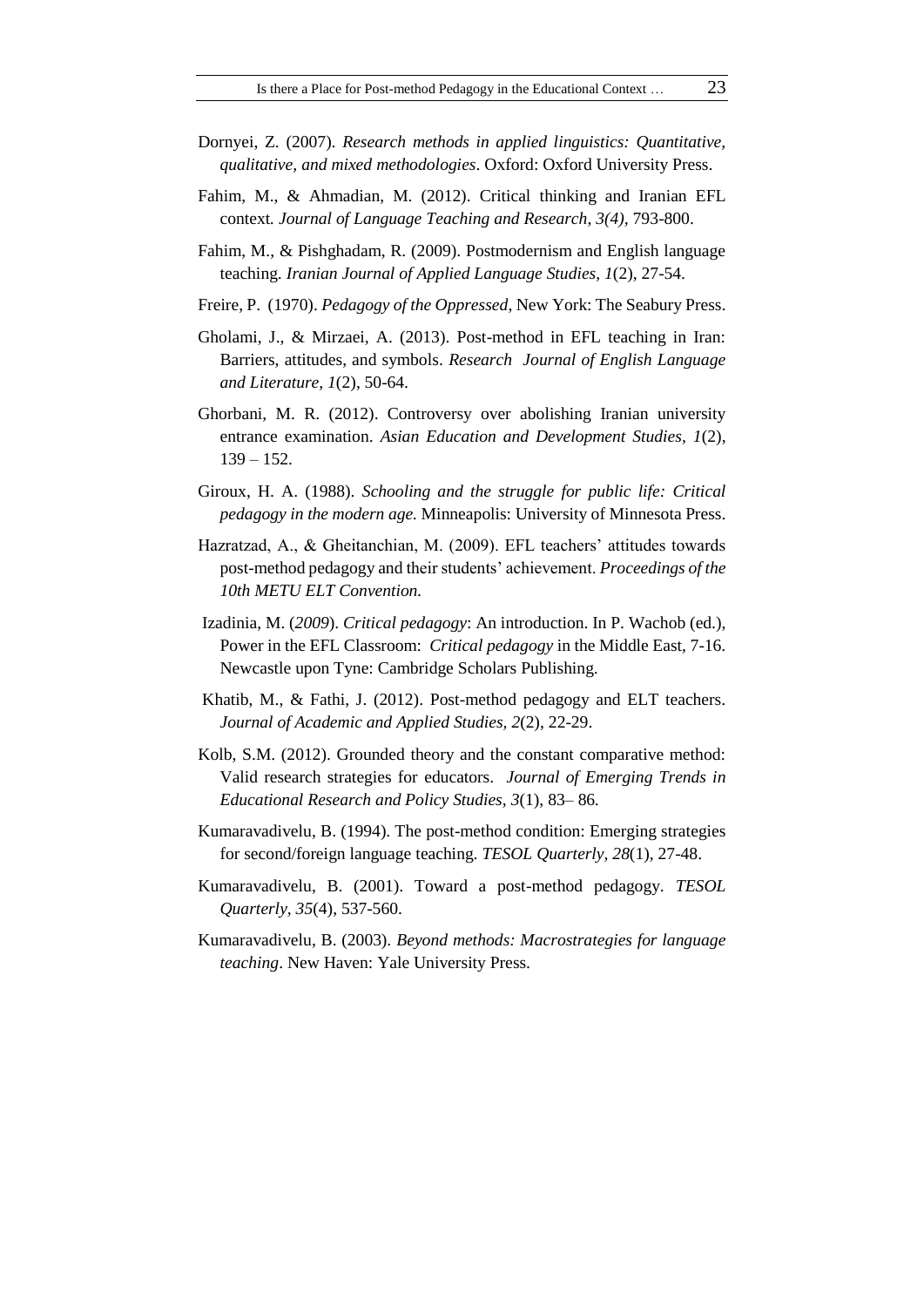- Kumaravadivelu, B. (2005). *Understanding language teaching: From method to post-method*. Mahwah, NJ: Erlbaum.
- Kumaravadivelu, B. (2006). TESOL methods: Changing tracks, challenging trend. *TESOL Quarterly, 40*(1), 59-81.
- McMorrow, M. (2007). Teacher education in the post-methods era. *ELT Journal, 61* (4), 375-377.
- Norton, B., & Toohey, K. (2004). *Critical pedagogies and language learning*. Cambridge: Cambridge University Press.
- Pennycook, A. (1989). The concept of method, and politics of language teaching. *TESOL Quarterly, 23*(4), 589-618.
- Pishghadam, R., & Mirzaee, A. (2008). English language teaching in postmodern era. *Teaching English Language and Literature, 2*, 89-109.
- Pishghadam, R., & Saboori, F. (2013). Construction, Validation, and Application of a Teacher Status Scale (TSS): A Case of Iranian Junior High School Teachers. *Issues in Language Teaching, 2*(2), 1-26.
- Prabhu, N.S. (1990). There is no best method-why? *TESOL Quarterly, 24*(2), 161-176.
- Sadeghi, S., & Ketabi, S. (2009). From liberal ostrichism to transformative intellectual: An alternative role for Iranian critical pedagogues. *ELTED, 12*, 52-60.
- Saengboon, S. (2013). Thai English teachers' understanding of post-method pedagogy: Case studies of university lecturers. *English Language Teaching, 6*(12), 156-166.
- Schmenk, B. (2005). Globalizing learner autonomy. *TESOL Quarterly, 39*(1), 107-118.
- Sert, N. (2006). EFL student teachers' learning autonomy. *Asian EFL Journal*, *8*(2), 180-201.
- Silverman, D. (2000). *Doing qualitative research*. London: Sage publications.
- Smyth, J. (2000). Reclaiming Social Capital through Critical Teaching. *The Elementary School Journal, 100* (5), 491-511.